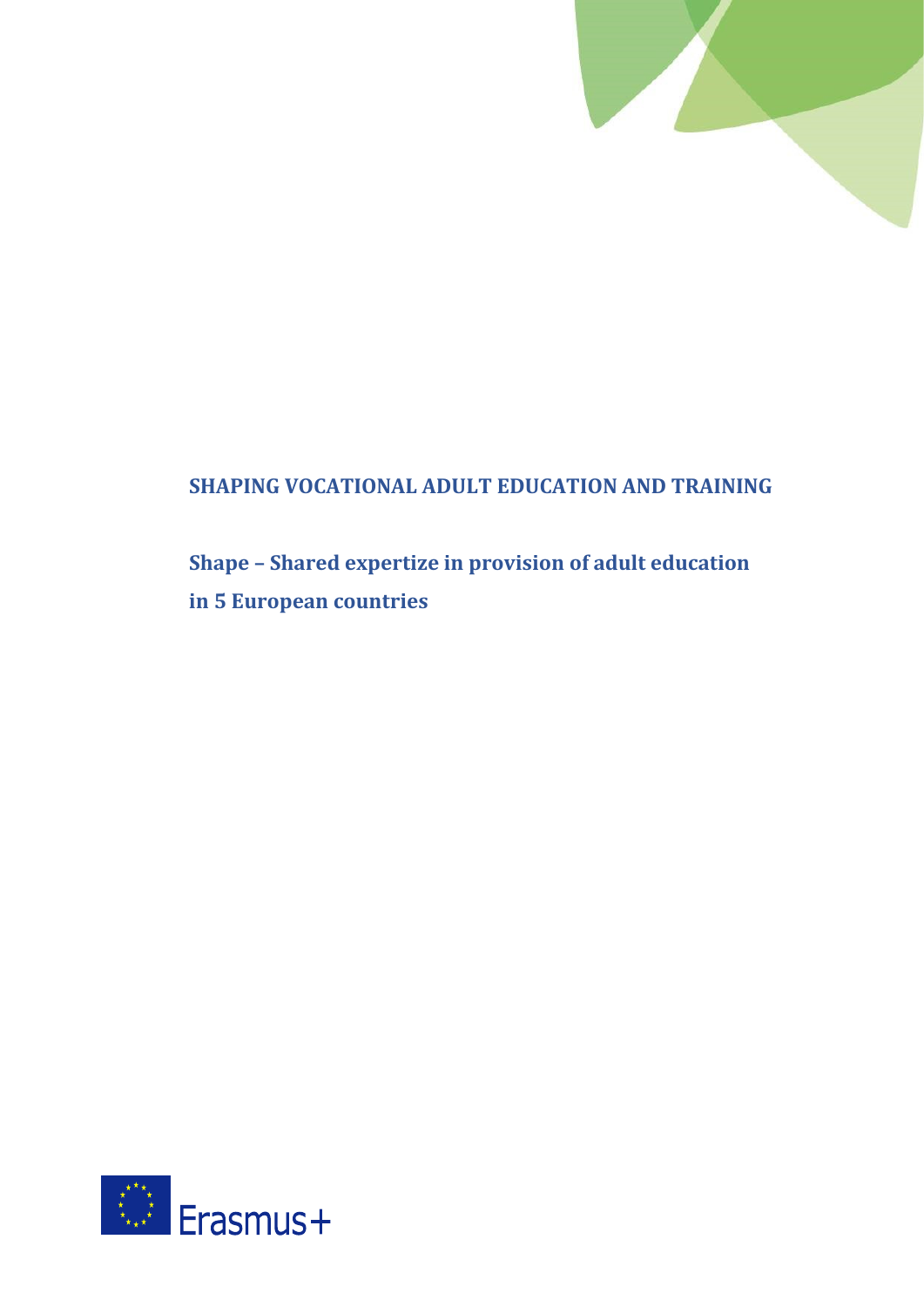



Shaping Vocational Adult Education and Training

Edited by

Anne Hosio-Paloposki

Keuda adult education, Keuda, Finland

Co-writers

Charlotte Birkshoj

Tietgen Kompetencecenter, Denmark

Luca Boetti

Istituto Formazione Operatori Aziendali, IFOA, Italy

Tanja Mozina

Slovenian Institute of Adult Education, SIAE, Slovenia

Sylvie Rondeau

GIP Formation Continue, GIP FC, France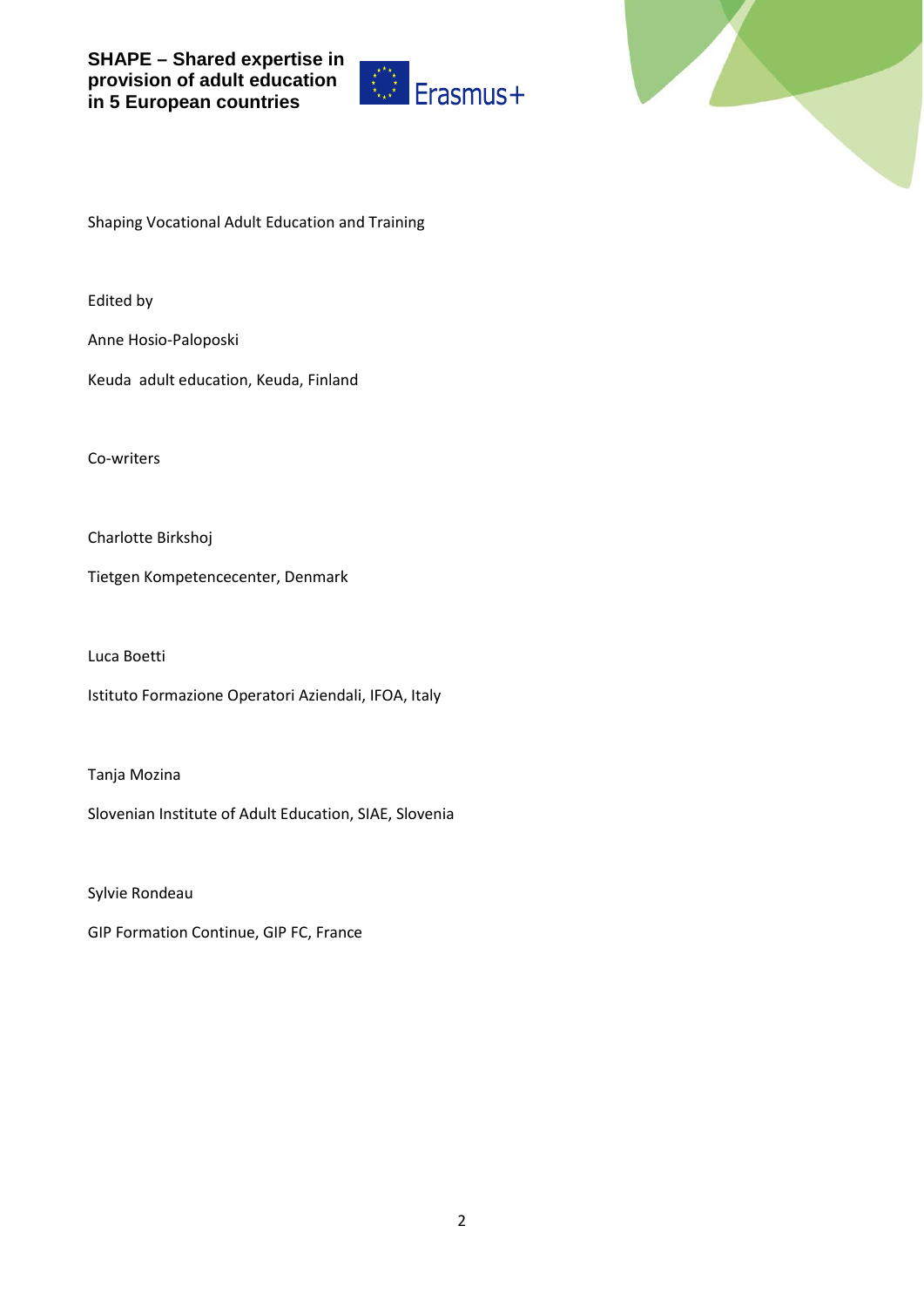



## **SHAPING VOCATIONAL ADULT EDUCATION AND TRAINING**

#### **CONTENTS**

**1. WHAT IS THE SHAPE PROJECT ABOUT**?

## **2.2. PROFESSIONAL DEVELOPMENT OF ADULT EDUCATION STAFF**

- **2.1. Introduction to the theme**
- **2.2. The state of professional development of adult education staff in partner countries**

## **3. QUALIFICATION LABELS FOR PROFESSIONAL HIGHER EDUCATION, IMPLICATIONS FOR THE ADULT**

## **EDUCATION SECTOR**

- **3.1. Introduction to the theme**
- **3.2. The implementation status of the European Qualification Framework (EQF) and European Credit**
- **Transfer System in VET (ECVET) in partner countries**
- **3.3. Use of quality labels in partner countries**

## **4. QUALITY ASSURANCE IN ADULT EDUCATION PROVISION**

- **4.1. Introduction to the theme**
- **4.2. How to ensure quality in educational activities**

## **5. KEY COMPETENCES AND ENTREPRENEURSHIP**

- **5.1. Introduction to the theme**
- **5.2. Defining key competences and entrepreneurial mindset**

## **6. COMPETENCE-BASED VOCATIONAL QUALIFICATIONS / YOUNG ADULT AND ADULT UPSKILLING**

## **PROGRAMMES**

- **6.1. Introduction to the theme**
- **6.2. Principles of vocational qualification system in adult education and training in partner countries**
- **6.3. Best practices to support the upgrading of young adults' and adults' skills and competences in**

**partner countries**

## **7. BEST AND NEXT PRACTICES IN VOCATIONAL ADULT EDUCATION PROVISION**

- **7.1. The most valuable things learnt during the project**
- **7.2. Good practices to recommend**
- **7.3. Plans for the future**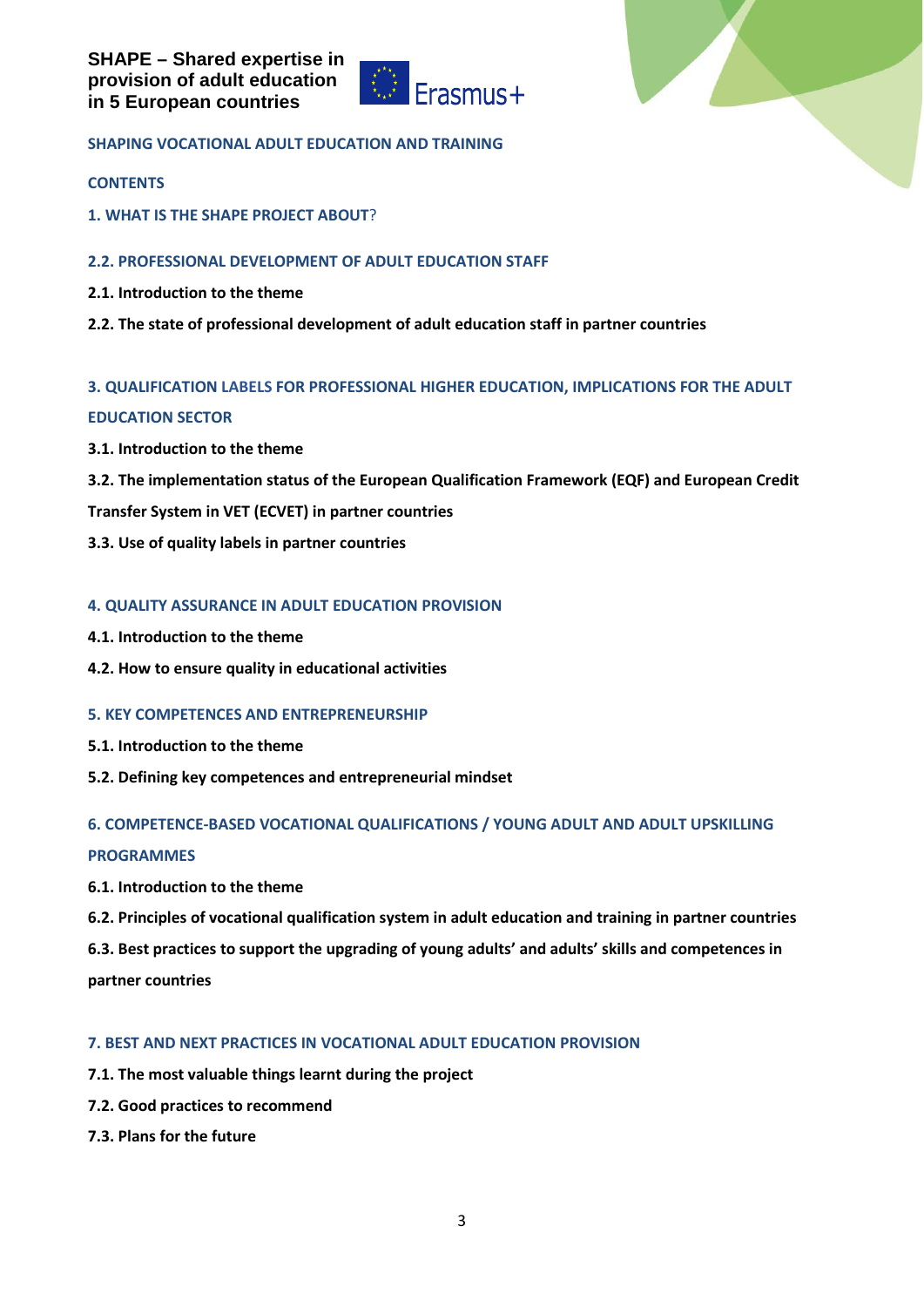



#### **SHAPING VOCATIONAL ADULT EDUCATION AND TRAINING**

#### **1. WHAT IS THE SHAPE PROJECT ABOUT**?

The methods and solutions used to provide and organise adult education and training are different in each European country. Despite the differences in systems and methods, a lot of good practices can be shared, adapted and further developed. In the SHAPE project, adult education provision and training has been analysed from six thematic perspectives chosen as innovative and interesting to all partners. The best practices developed and used by partner organisations within these six themes have been studied and taken a step further by identifying possible next practices that partners could put into practice in their own organisations.

The project consisted of five 5-day thematic workshops. Each WS-leader prepared an in-depth presentation of the chosen theme. WS participants prepared a country description including an overview and the main national challenges for the theme in question. All these were presented in the workshops. The presentations were also the basis for analysis and discussions during the workshops.

After the workshops, each WS-leader prepared a report on the workshop theme. Keuda, as the coordinator, compiled a summary of the five WS reports, briefly introducing each theme and including challenges, as well as best and next practices from the five European countries. This paper is a compilation of the reports and an evaluation of the project's contents.

The Shape project involved the collaboration of 5 partners: Keski-Uudenmaan koulutuskuntayhtymä, Keuda adult education, Finland. GIP Formation Continue, France. Istituto Formazione Operatori Aziendali, IFOA, Italy. Slovenian Institute for Adult Education, SIAE, Slovenia. Tietgen Kompetencecenter, Denmark.

4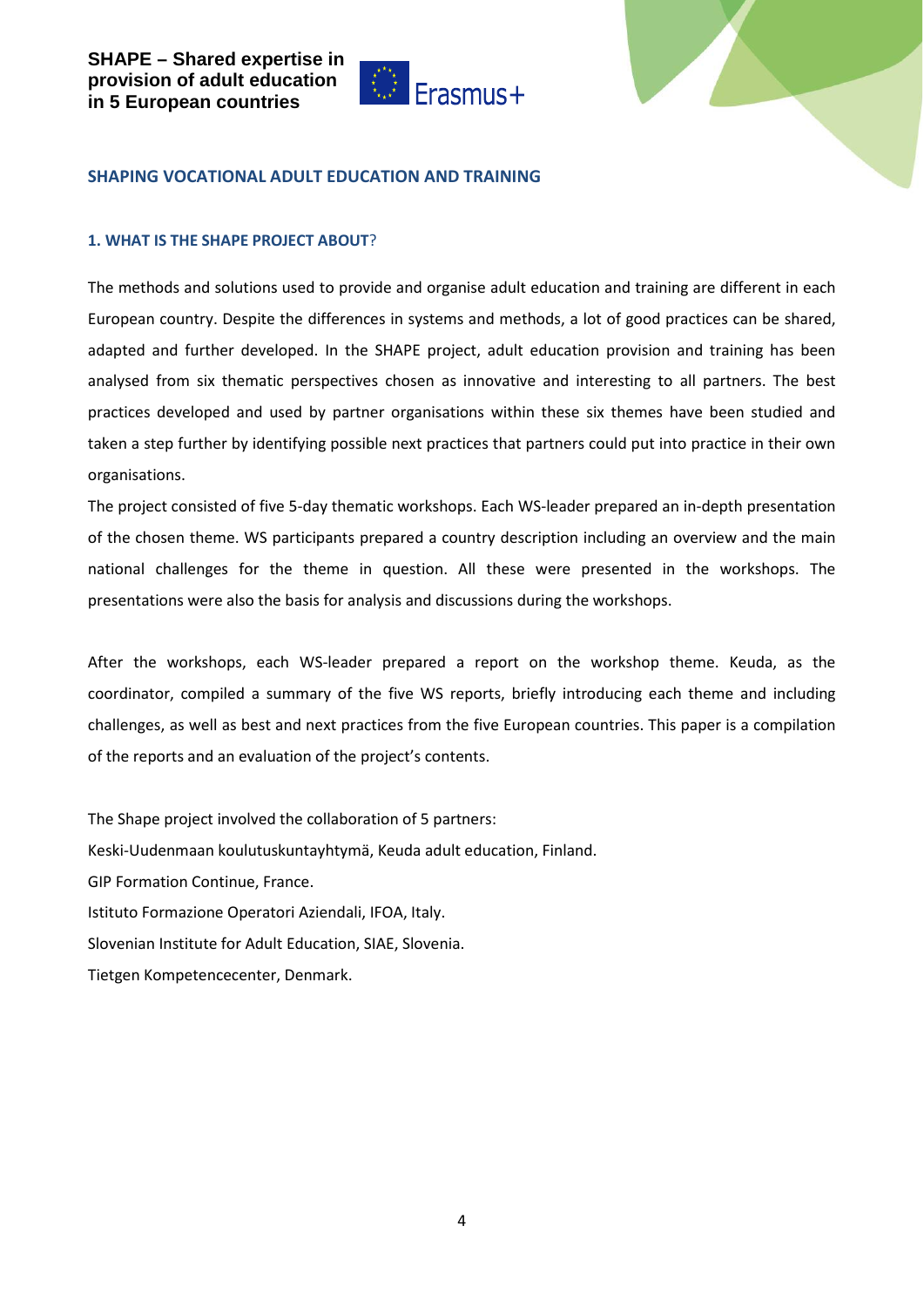





## **2. PROFESSIONAL DEVELOPMENT OF ADULT EDUCATION STAFF**

## **2.1. Introduction to the theme**

The main subject of the workshop was the professional development of adult educators and counsellors, including the role of education and training in enhancing their professional development. Regarding adult educators, the focus was placed primarily on the role of directors/organisers and teachers in adult education. The role of counsellors in adult education and training was also discussed.

An important aim of the seminar was to learn about the education and training systems for adult educators and counsellors in the partner countries, in addition to exchanging good practices.

## **2.2. The state of professional development of adult education staff in partner countries**

#### **Denmark**

In Denmark each educational institution must be accredited by the Ministry of Education. Following this, the institutions evaluate themselves, with only sporadic intervention from the Ministry. This is the most significant difference when compared to the other partner countries.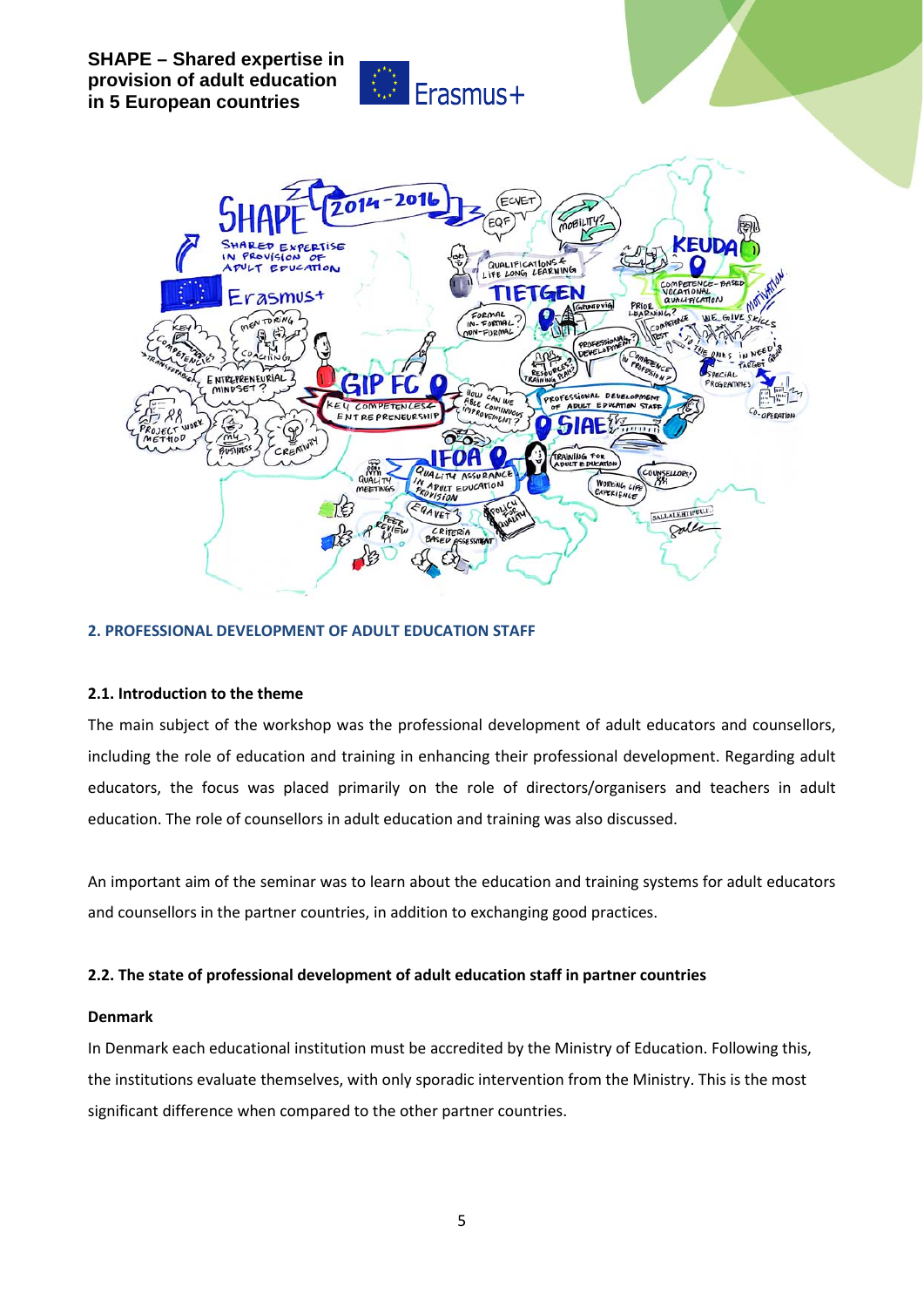

When you evaluate yourself and your colleagues you learn to address issues with a respectful and constructive attitude. This ensures that the findings of an evaluation can be incorporated during the next teaching period without any problems. It also allows for changes and debate throughout the ongoing semesters.

At Tietgen we have an annual quality wheel for full-time educators. Every month we focus on assessment. The tool kit for the quality assessment looks like this:



## **Finland**

The profession of teacher/educator is regulated and the qualifications required for teachers are defined in the legislation. Vocational teachers must have a Bachelor's or Master's degree and pedagogical training. If there is no Bachelor's or Master's degree qualification in the field in question, the highest possible qualification is sufficient. The education providers set the remaining criteria for the teachers they employ.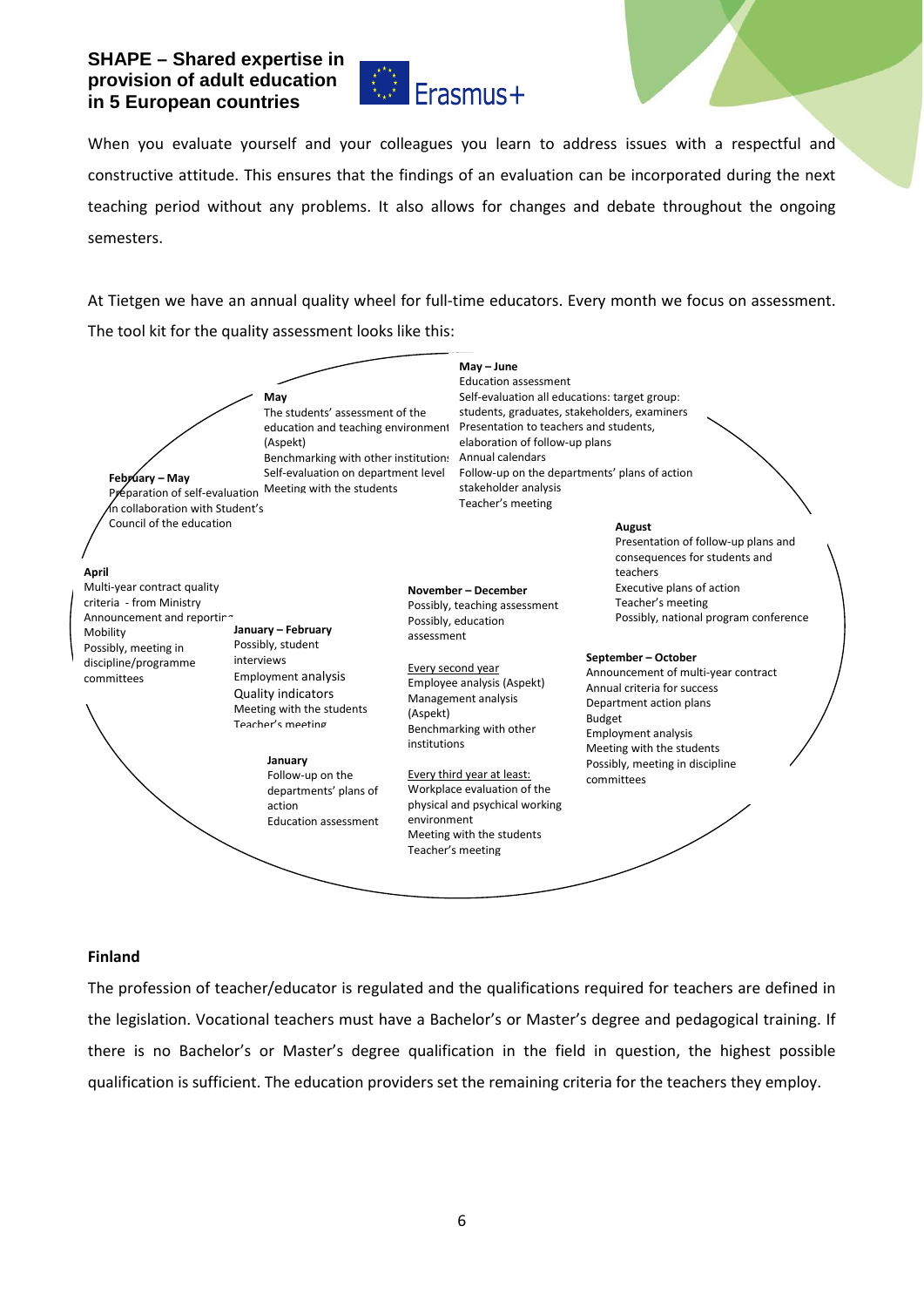

These criteria aim to select people who are qualified and suitable for both the specific position and the school community.

Organisations in Finland have to make a basic plan outlining how they will develop human resources and professional training for their whole staff. This plan must be done yearly. The plan must describe their professional training objectives for the main staff groups and each part of the organisation. The next year's main goals for skills development are outlined in this basic plan. In Finland, it is possible to apply for the compensation of professional training costs from the state, to cover part of the expenses of said training. The training needs must be identified in the basic plan. In Keuda, this plan is done during the autumn, in preparation for the next year. It is drawn up at the same time as the budget. This programme provides a framework for the next year's professional training.

#### **France**

In GIP Formation Continue teachers have a yearly interview. The professional development of teachers is guaranteed by training programmes for the training advisers. These programmes include seminars and training modules which last between 1 and 5 days. For example, they can include training in answering calls for tenders, management consultancy consulting, selling training services to professionals, communication and management.

ARIFOR (Regional programme for the professionalisation of adult educators) provides a regional service for trainers and advisers in public and private training institutions. Professional development programmes are also offered by external institutions.

In GIP Formation Continue the importance of ongoing training for professionals has been emphasised. They also acknowledge skills requirements for trainers in adult education, for now and the future.

#### **Italy**

Compared to the well-defined, regulated-by-law rules that exist for school teachers, there are no statutory or official requirements for adult trainers in Italy, nor any specific job profiles with set roles, tasks or skills. From time to time, public calls for proposals for the funding of adult VET training programmes set a number of criteria that trainers must fulfil. Besides that, trainers are usually chosen either because they are former school/university teachers/professors or because they are/were professionals with a sound and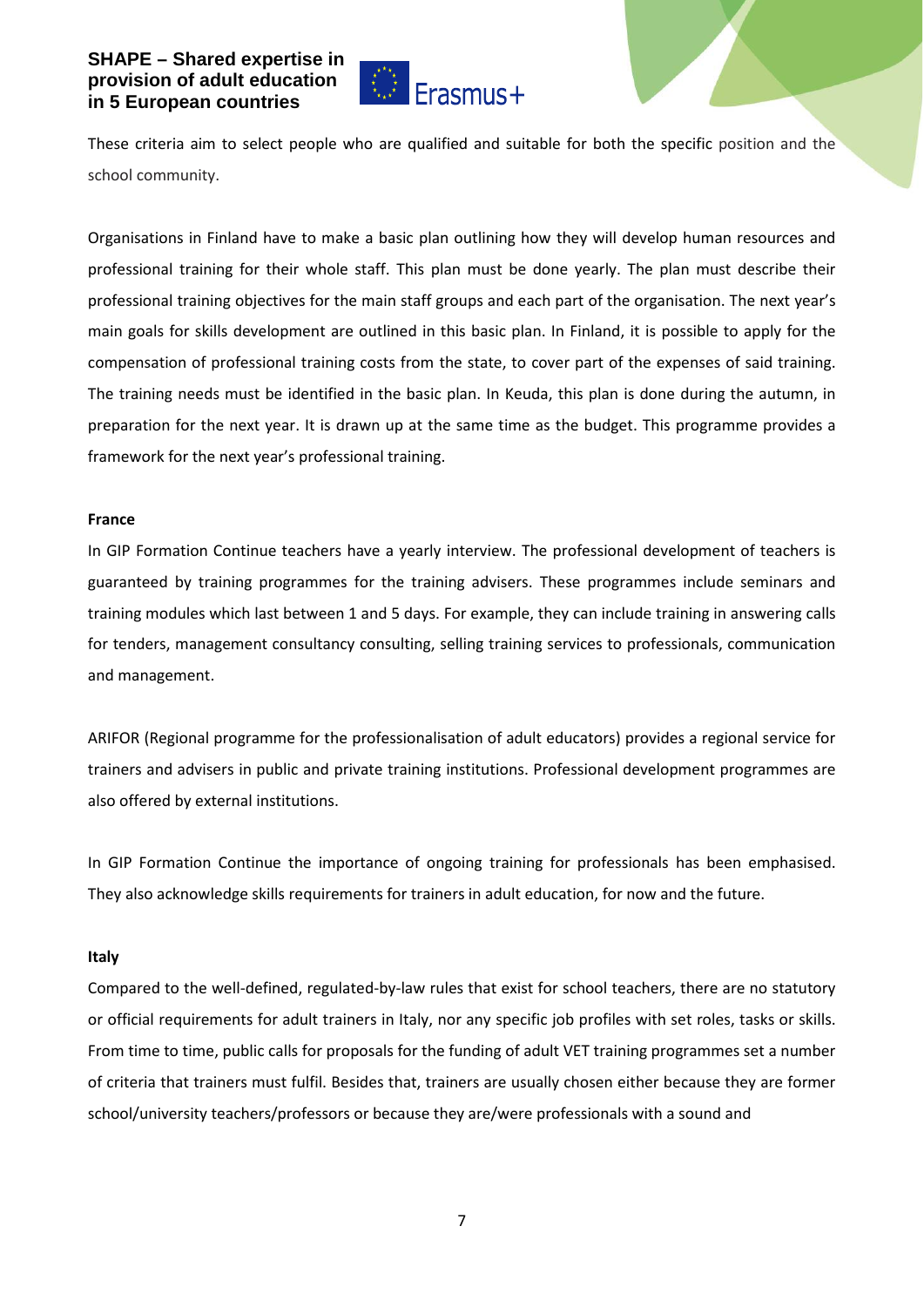

acknowledged experience, or by word of mouth, recommended by others who have been happy with their previous work.

At the same time, the training of trainers is usually a self-managed process: trainers learn on their own, through their profession or by attending seminars or courses, reading and studying, depending on their possibilities and time. Except in the case of trainers for health and safety at the workplace (regulated by law), there is no specific national professional qualification for trainers in Italy.

This is why IFOA developed its own quality procedures for the selection, appointment, assessment and rating of trainers in its courses. In fact, IFOA does not employ any trainers as part of the permanent staff. It may so happen that we ask some of our staff to deliver training sessions on our courses but this is quite exceptional. Rather, we "buy" training skills in the labour market. Selection and appointment are based on previous outcomes/ratings, if any (see below), or on the trainer's CV and an interview (if the trainer is not already included in our database). A trainer's performance is evaluated by the students, the course tutor and the course coordinator. We consider our system to be a good practice as it has proved its value over many years. Currently, all trainers are assigned a score, ranging from 1 to 5, and grouped into three categories, depending on this score and the number of training hours they have already delivered in our courses in the past. This group determines the hourly salary paid to each trainer. Moreover, trainers belonging to the lowest group and scoring less than 3.5 out of 5 or new trainers scoring less than 3.5 on their first course cannot be called up again.

#### **Slovenia**

In Slovenia the profession of adult educator, especially those who work in official certified education programmes, is strictly regulated. The Organisation and Financing of Education Act prescribes staff qualifications for all areas of education, including adult education. The staff in adult education, including counsellors, must have higher education qualifications in the relevant field of expertise, pedagogicalandragogical studies and a professional exam certificate, as prescribed for the particular field of education. Additionally, adult education staff who perform special adult educator roles (such as counsellors in guidance centres for adults, mentors in programmes for young adults, counsellors in self-managed learning centres financed by public funds) must enrol on non-formal training programmes in order to acquire specialist skills.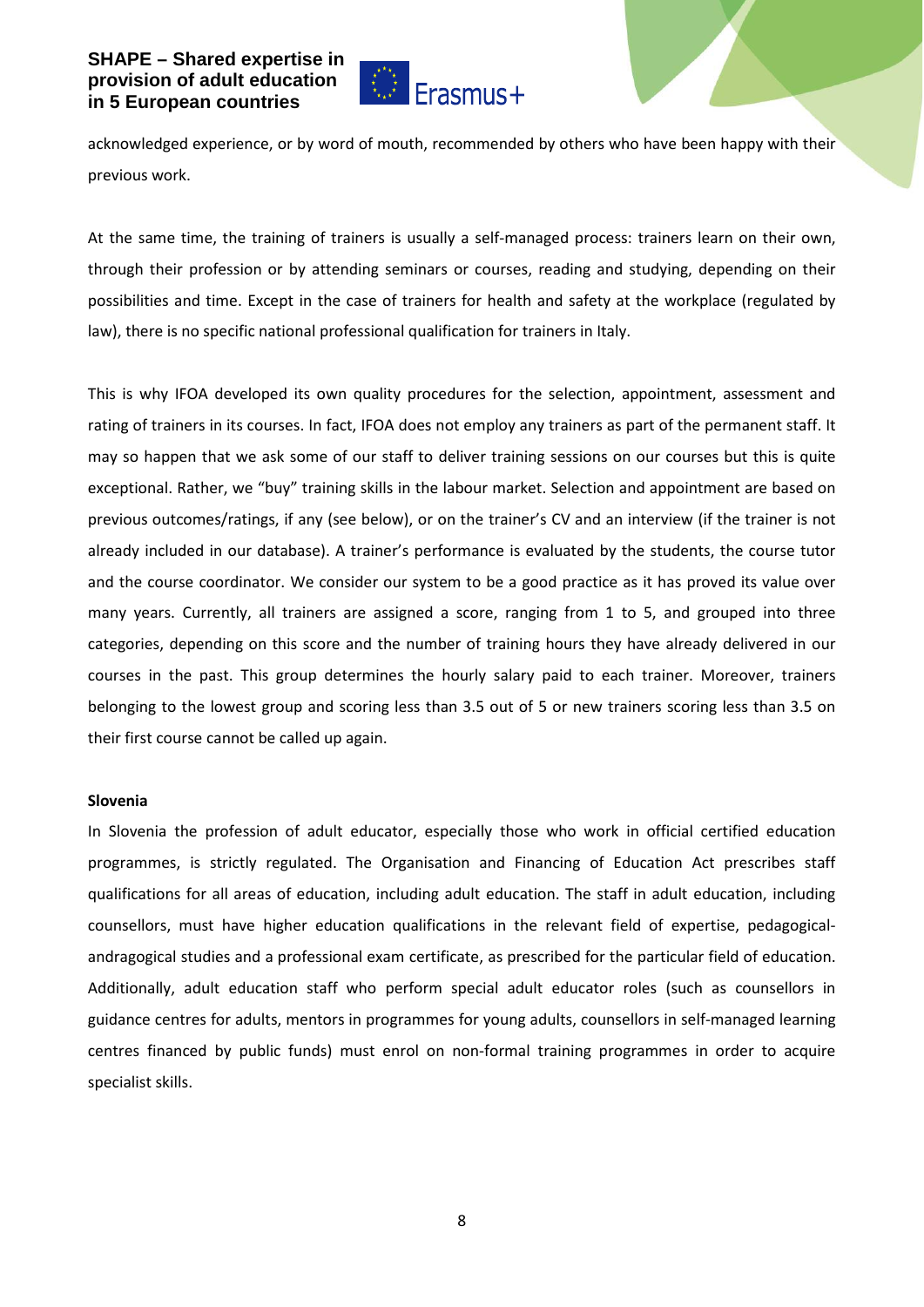

## **3. QUALIFICATION LABELS FOR PROFESSIONAL HIGHER EDUCATION, IMPLICATIONS FOR THE ADULT EDUCATION SECTOR**

## **3.1. Introduction to the theme**

This workshop looked into the implementation of EQF (European Qualification Framework) and ECVET (European Credit Point System) in vocational education in the partner countries. Particular attention was paid to the findings regarding specific quality indicators and quality labels for Professional Higher Education and the implications for vocational adult education.

The purpose of the EQF is to create a European translation system for qualification levels and also the education and training courses required for such qualifications. The core element of the EQF is a description of eight reference levels which states what learners of a certain level should know. Such a system contributes to increase mobility in the European labour market, between and within education and training systems. It improves transparency and makes it easier for employers and education and training institutions to assess the skills acquired by citizens. The EQF aims to relate different countries' national qualification systems to a common European reference framework. Individuals and employers will be able to use the EQF to better understand and compare the qualification levels of different countries and different education and training systems.

ECVET aims to support the mobility of European citizens, facilitating lifelong learning

(formal, informal and non-formal learning) and providing greater transparency in terms of individual learning experiences, making it more attractive to move between different countries and different learning environments.

## **3.2. The implementation status of the European Qualification Framework (EQF) and European Credit**

## **Transfer System in VET (ECVET) in partner countries**

## **Denmark**

Transparency and the recognition of formal and non-formal adult education must be guaranteed within the perspective of lifelong learning. In Denmark, a national qualification framework has been developed in order to ensure the clear identification of knowledge, skills and competences. There is a system in place for the recognition of non-formal and prior learning.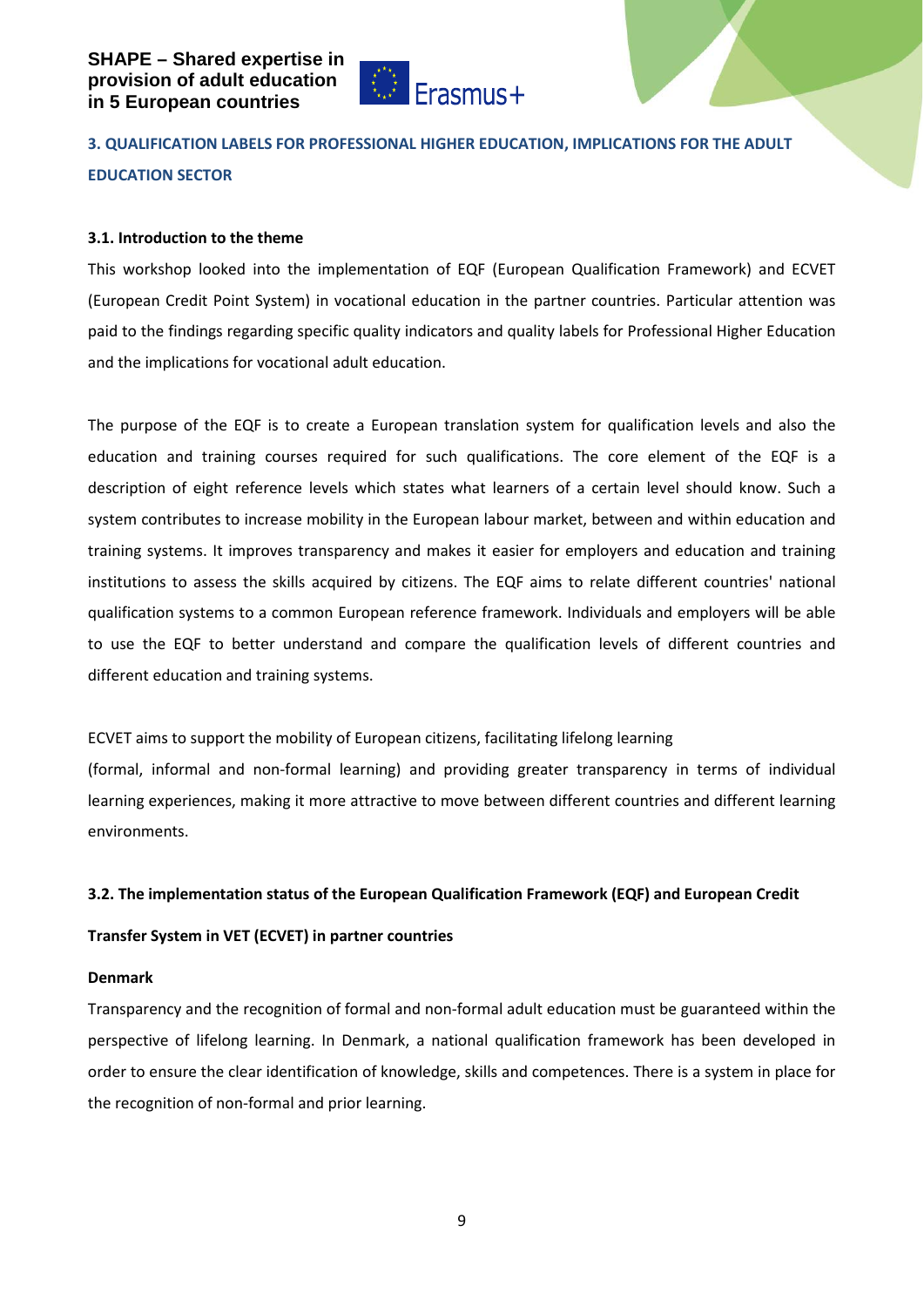

How are quality criteria and indicators defined for quality improvement in VET? The Danish Ministry for Children, Education and Equality has developed a system called 'Viskvalitet' ('Show Quality') which publishes all indicators, as well as the results of a survey carried out among providers and participants.

**Participant indicators**: Usability of course, own contribution, level, teacher's planning and structure of the course and achievement of learning objectives.

**Employer indicators**: Course administration and availability, usability and indicators as to recommendability of the course.

[www.Viskvalitet.dk](http://www.viskvalitet.dk/) is Denmark's first nationwide tool and its use is mandatory for measuring and improving the quality of educational areas, in this case VET. All participants are asked to evaluate their course using this tool. The Ministry has decided to make the survey results available to the public. This decision has been taken because the Ministry believes that the results will be of interest to other parties, not only the accredited institutions and participants themselves, and because it is believed that the transparency of the courses will foster constructive dialogue and thereby help to further improve quality.

#### **Finland**

The national qualification framework in Finland has been prepared in accordance with the European EQF system by setting different levels for the appropriate corresponding EQF levels. The Finnish framework system is divided into three separate training levels: basic education, secondary education, which includes general education and vocational training, and higher education, which includes vocational colleges and universities. This framework describes the requirements of Finnish qualifications and learning outcomes in terms of knowledge, skills and competencies, which are based on the EQF levels. Vocational upper secondary qualifications and further vocational qualifications are included on level 4 and specialist vocational qualifications on level 5. A vocational qualification may be placed at a higher level if the qualification clearly has higher requirements than other qualifications of the same type.

ECVET is a technical framework for the transfer, recognition and, where appropriate, accumulation of an individual's learning outcomes with a view to obtaining a qualification. The purpose of the credit transfer system is to enhance mobility, use learning achievements acquired abroad as part of a qualification and increase the transparency of qualifications. In Finland, the ECVET framework is not formally applied to competence-based vocational adult education, even though vocational education and training for young students is organised according to said framework.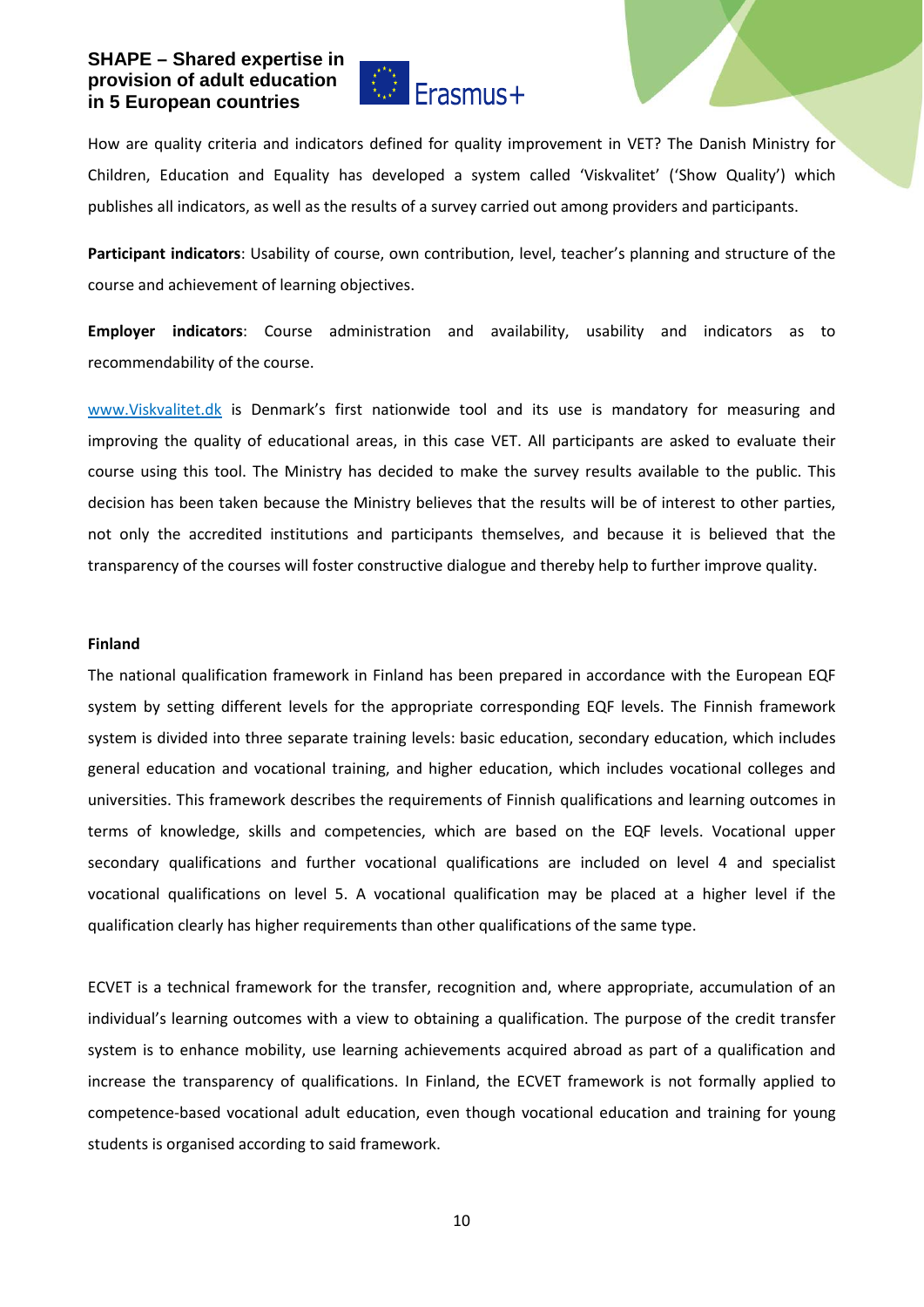

#### **France**

The French NQF, as defined by the RNCP, covers all vocational and professionally-oriented qualifications, including all higher education qualifications with a vocational and professional orientation and purpose. The framework was referenced to the EQF in October 2010, using the original five-level structure as a reference point. The types of qualifications are vocational and HEVET-HE. The routes for obtaining them are initial training, ongoing education and non-formal and informal learning recognition (VAE) and apprenticeship. There are 5 level grids and both private and public authorities are in charge of the process (from building to delivering the qualifications). The five-level structure needs to be changed into an eightlevel structure more closely aligned with the EQF and the labour market (for example, there is no equivalence for migrants with level 1 or 2). Debate is evident at a national level in France.

ECVET itself still remains largely limited to transnational partnerships. If ECVET only operates as a transnational transfer system allowing the mobility of vocational students, its impact may remain limited. As it should contribute to the recognition of learning outcomes and allow the accumulation of credits towards qualifications, ECVET should be firmly and fully integrated into national lifelong learning policies and aligned with evolving validation practices.

#### **Italy**

The EQF was adopted in Italy on 20th December 2012, with a document classifying all Italian diplomas and qualifications into the 8 EQF levels. While the situation is well-established for the education system (Bologna Process), the vocational one (Copenhagen Process) is still undergoing harmonisation. At present we have 21 qualification systems, one per region. The process of comparing and unifying all the regional qualifications has been carried out by ISFOL (National Agency of the Italian Ministry of Labour, acting also as Erasmus+ agency for VET) and is almost completed.

At present, a system based on modular qualifications and learning outcomes (ECVET model) has been partially adopted. Some subsystems give citizens the opportunity to achieve partial qualifications after the assessment of prior learning or the accumulation of units and related value in terms of credits, changing from one pathway to another. Two relevant ongoing issues are:

- Companies do not really care about the value of ECVET points yet.
- It is uncommon for people to move from one training pathway to the same/another one in a different region; hence, apart from in a few sectors, ECVET is not widely perceived as a really meaningful tool yet.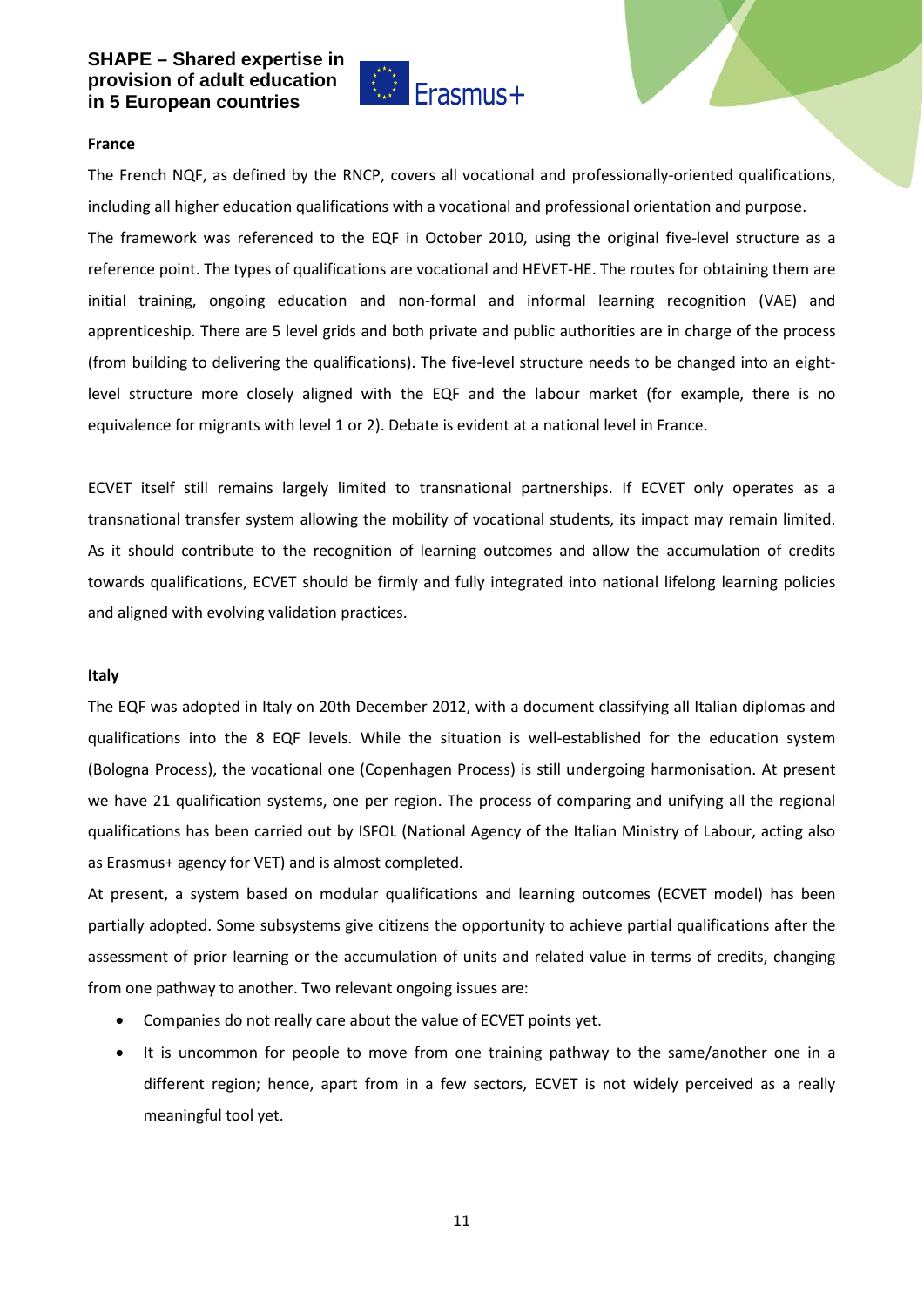

IFOA is an accredited VET provider in 5 Italian regions, delivering courses which lead to regional qualifications (in the near future it will be recognised at a national level, as soon as the NQF is completed). Our publicly funded programmes generally lead to qualifications ranging from EFQ level 3 to EQF level 5. ECVET is used specifically for European learning mobility carried out within the framework of Erasmus+ KA1 projects.

#### **Slovenia**

The first national debates on the European Qualification Framework were conducted in the year 2005. The main result of the national debate was an agreement between ministries and social partners for the establishment of a Slovenian Qualification Framework (SQF). Since then, a lot of work has been done in this field. An SQF national coordination point has been established (more information available at [http://www.nok.si/en/\)](http://www.nok.si/en/) and the Law on the Slovenian Qualification Framework has been passed by Parliament. The SQF is an instrument for classifying qualifications according to a set of criteria for specified levels of learning achieved. Due to the fact that the SQF establishes a slightly different relationship between formal education and the qualification structure, SQF changes the number of levels from eight (with two sublevels) to ten (without sublevels).

ECVET is not yet widely established in Slovenia. It is used primarily for the mobility of international exchange students for placements in vocational and professional education. For this reason, the manual entitled "A manual for using ECVET tools in mobility projects for vocational and professional education" was published in 2014. Within the manual we tried to contribute to foreign qualifications being more clearly constructed from activities that increase the qualification of students and raise their chances of employment. Therefore, the plan for the future is to connect the tool ECVET more with lifelong learning in Slovenia and to encourage wider use of it for different opportunities in adult education.

## **3.3. Use of quality labels in partner countries**

#### **Denmark**

The Danish Ministry of Education has created an accessible system called 'Viskvalitet' (Show Quality) where all indicators are published, together with the results of a survey among providers and participants. This is to ensure the possibility of comparing different institutions which provide similar courses.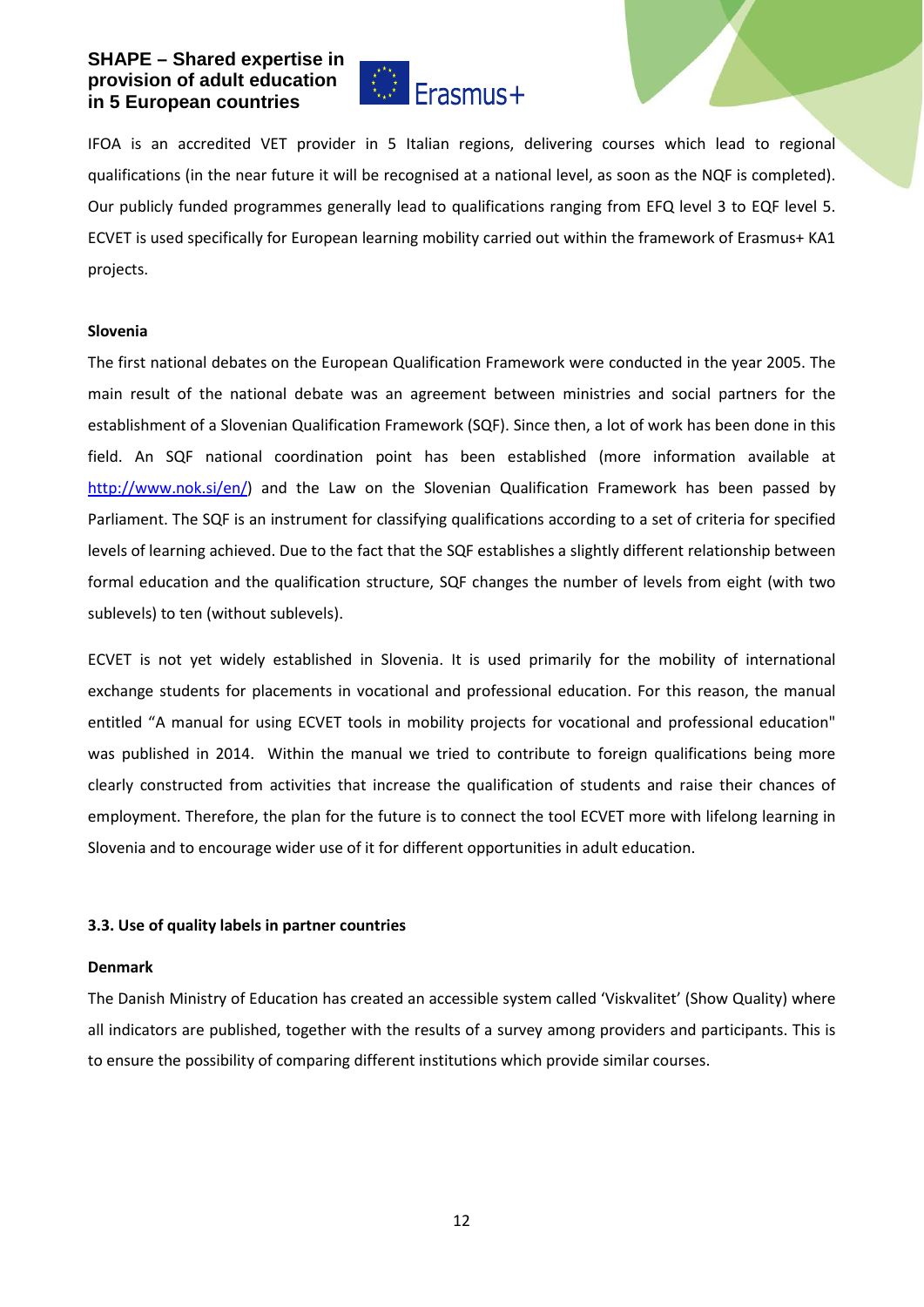

Indicators (participants): usability of course, own contribution, level, teacher's planning and structure of course, achievement of learning objectives; Indicators (employers): course administration and availability, usability, recommendation to others.

#### **Finland**

In Finland, the main labels used for the purpose of quality labelling are clearly divided into two levels: Firstly, models that promote the general awareness and image of VET and improve its quality management systems and, secondly, labels that target competence, safety, trust and professionalism in vocational qualifications. The first group includes labels such as Quality Awards in Vocational Education and Training, ISO certification in the field of processes, environment and health and the Balanced Score Card model. The second group includes typical professional labels such as The Occupational Safety Card, Food Hygiene Proficiency License, First Aid Certificate and Hot Work License. These labels certify skills in a specific field and are usually those required for professional duties in the field in question.

#### **France**

The GRETA Plus Standard is used at a regional level and is coordinated by academies, which are local educational establishments that provide training for adults and work together in local educational groups called GRETAs. To guarantee quality standards, these groups use 'GRETA Plus', a national educational quality standard which describes course design, development and implementation and has been registered by AFNOR as a "best practice".

There are also several labels used by the National Ministry of Education. The labels used to certify skills in ICT and languages are as follows:

B2I: *Brevet Informatique et Internet* for adults, an ICT skills assessment.

DCL : *Diplôme de Compétences en Langues* (Language Skills Diploma), available for 13 languages.

VAE Plus: This label is based on the guide to VAE+ "best practices". This quality label evaluates organisations, validating prior experience in 15 skills (ensuring individualised welcome, providing accurate and up-to-date information about the validation of prior experience, providing all useful documents, guiding candidates to appropriate structures, advising people on their VAE project, etc).

#### **Italy**

Besides publicly funded courses leading to qualifications, IFOA delivers several training programmes linked to vendor qualifications, especially in the ICT field: our programmes can lead to CISCO, Microsoft or Autodesk certificates.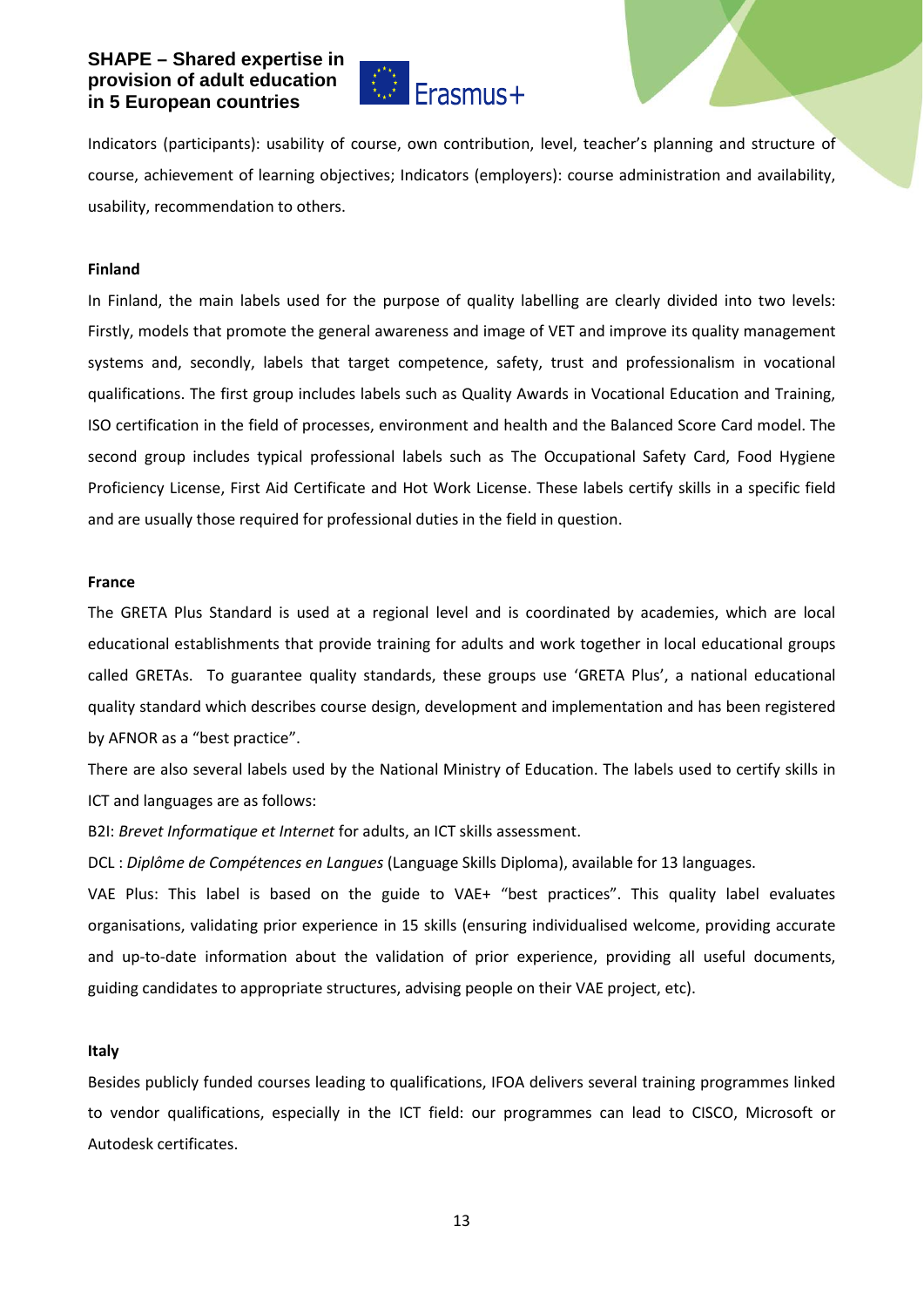

#### **Slovenia**

The quality label called the "Green Quality Logo": The SIAE awards the Green Quality Logo to adult education organisations which prove that they are systematically working in the field of quality and that they have implemented internal quality systems (more information available at [http://kakovost.acs.si/incentives/green\\_logo/\)](http://kakovost.acs.si/incentives/green_logo/).

Expert external evaluation: Expert external evaluations are used to independently confirm the quality of adult education in selected fields within educational organisations. These expert external evaluations provide organisations with quality feedback about where they are already doing well and any opportunities for further improvement. Evaluations also help to upgrade the organisation's existing internal quality systems.

#### **4. QUALITY ASSURANCE IN ADULT EDUCATION PROVISION**

#### **4.1. Introduction to the theme**

EQAVET is a reference instrument designed to help EU countries promote and monitor the ongoing improvement of their vocational education and training systems on the basis of commonly agreed criteria. The framework should not only contribute to improving quality in VET but also make it easier, by building mutual trust between the VET systems, for a country to accept and recognise the skills and competences acquired by learners in different countries and learning environments.

The partners' quality assurance systems were analysed in relation to the EQAVET (European Quality Assurance in Vocational Education and Training) recommendations, including a look at the implementation of internal quality assurance in partner organisations, quality assurance policies and tools in use.

An essential part of this theme was the discussion and comparison of the quality indicators and management systems used by the partners.

#### **4.2. How to ensure quality in educational activities**

#### **Denmark**

In Denmark, every educational institution must be accredited by the Ministry of Education. After this the institutions evaluate themselves, with only sporadic intervention from the Ministry. Tietgen, just like any other accredited institution, carries out quality control in order to improve, striving to provide the best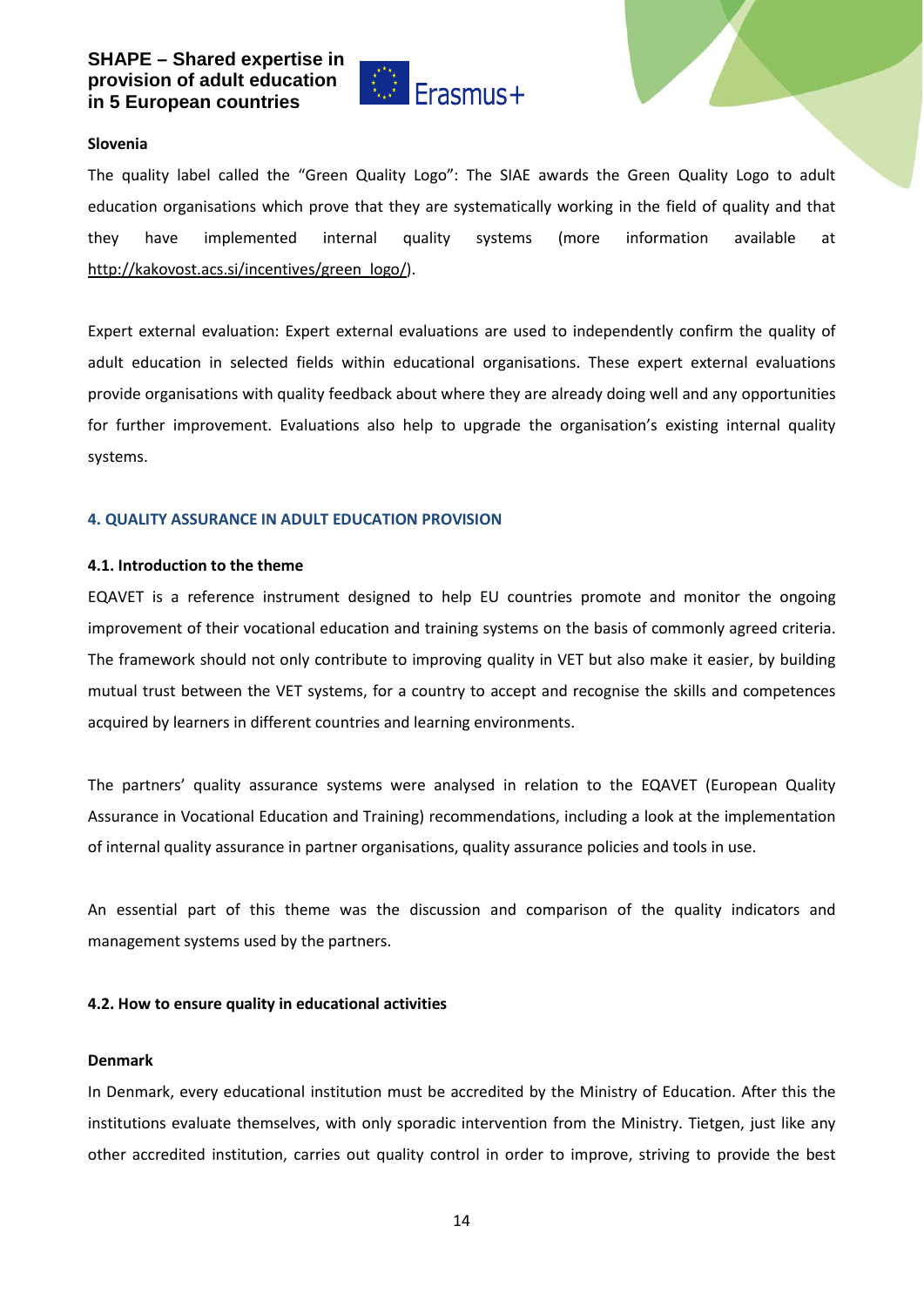

possible courses and education, maintain a dynamic organisation and ensure organisational growth. It works to keep up with or stay ahead of the competition.

The main characteristic of our institution's internal quality assurance system is that it is carried out to ensure that both our stakeholders' and our own quality criteria are met. We try to identify areas for improvement and share all our findings with the entire organisation. We constantly strive to improve.

#### **Finland**

Quality assurance in Keuda consists of two different self-assessments, as well as student and staff feedback. Both of the internal assessments are criteria-based and done yearly. The first is done using the Peer Review method with its national quality criteria. The annually-chosen quality areas focus on the main phases of the competence-based VET process. The second self-assessment is laid down in the Finnish national quality strategy which states that each VET provider must perform a self-assessment of their quality assurance system each year, from 2015 onwards.

Student feedback is collected in several different ways. There is a national feedback system (AIPAL) by which feedback is collected from the students twice during their study period. Keuda also has its own feedback system, through which feedback is collected every year. In addition, there is a separate feedback system for students who study on VET courses purchased by employment offices (once or twice during the training). A students' forum is also organised once a year to collect feedback from the students.

Feedback is also systematically collected from the Keuda personnel once a year. Additionally, each superior has a developmental discussion with each staff member once a year. These discussions are standardised and have a reporting system of their own.

All the feedback and results of various assessments are collected and analysed by the management team of Keuda Adult Education at a yearly event called the Managerial Review. After the Managerial Review, the management team holds a development workshop for two days where topics are chosen to be the focus of development work for the following year. Action plans are made for these topics, establishing schedules and deciding who will be in charge of the different actions. This forms the "review" and "planning" sections of the EQAVET cycle.

#### **France**

Since 2011, the GIP Quality Management System (QMS) has been certified according to the ISO 9001:2008 standard, with a revision in October 2014. Our certification covers the provision of consulting, engineering,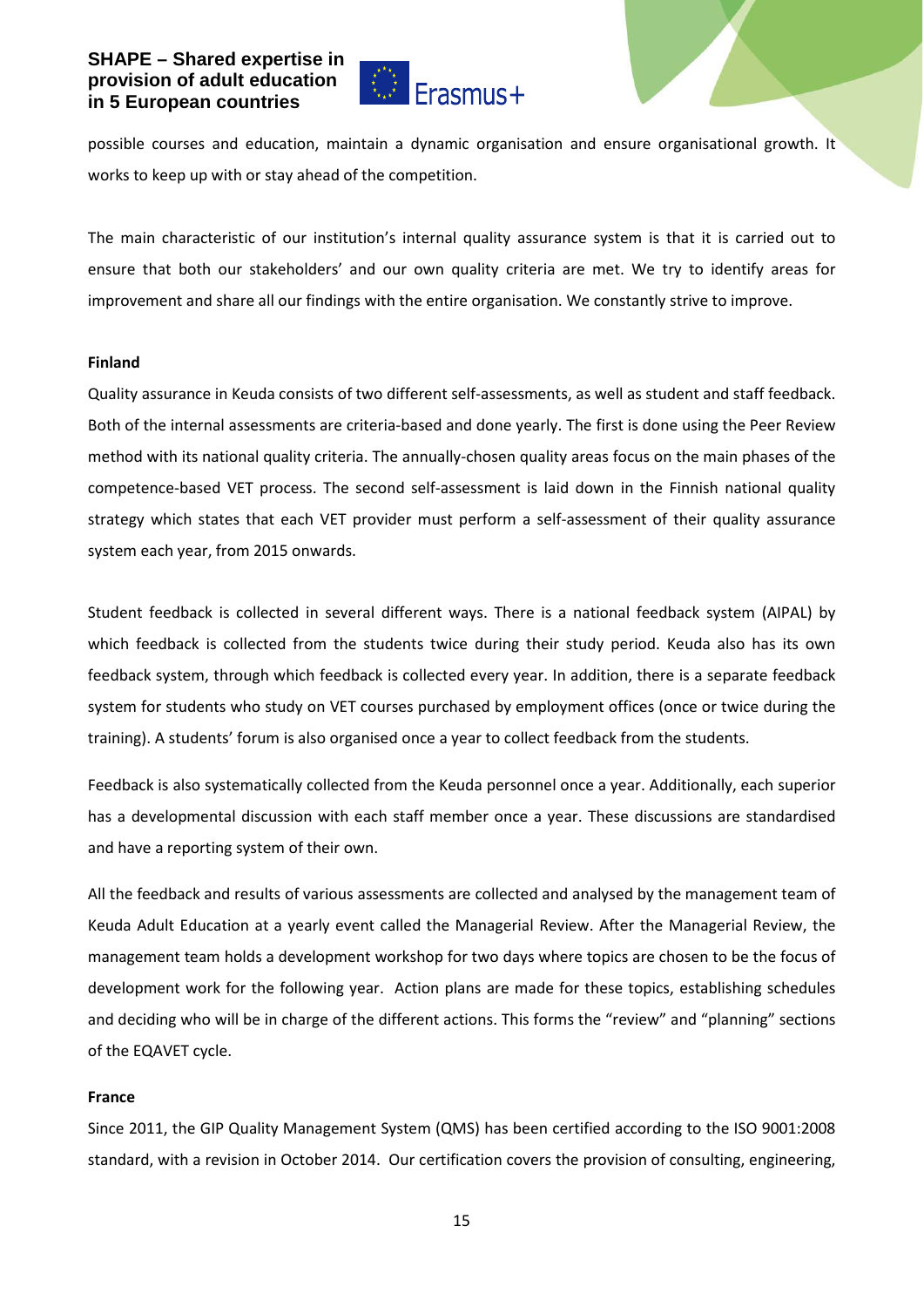

training and validation services. A strategic vision is shared by the whole staff and includes explicit goals, actions and indicators. Each process must respect the implementation plan that is checked and agreed during the management review twice a year. At the moment, there are 4 GRETA units and our academy is the one which is closest to being certified with the ISO 9001-9008 standard.

To ensure quality in the adult education system, the GRETA network uses the GRETA + label for quality policies regarding "customised training and service". This consists of:

- rapid and supervised access to information
- personalised advice
- a complete range of services
- implementation of solutions for the customer and trainees
- signed contract with trainees (goals, content, process)
- support and customisation of the process
- flexibility of methods, resources and tools for each trainee
- assessment and certificate of what has been learnt during the training
- sufficient skilled and competent lecturers
- responsiveness in administrative and financial follow-up
- commitment to constant improvement

The GRETA+ label requires the following commitments: exam pass rate, customer satisfaction survey for jobseekers, employment rate, skills upgrading and adjustments (e.g. digital skills), exchange of good practices between trainers and stakeholder assessments. Regular internal audits are carried out to get a clear view of working processes at all training sites. The implementation of Internal Quality Assessments is an area for development within the academic strategy of GRETA for the period 2015 - 2018.

## **Italy**

Since 1996, the IFOA Quality Management System (QMS) has been certified according to standard EN ISO 9001:2000 and subsequent modifications (currently EN ISO 9001:2015).

Our certification covers the design, delivery and monitoring of training services relating to:

- 1. Individual and/or class training programmes (both publicly and privately funded), whoever the beneficiaries and whatever the delivery methods.
- 2. Information, guidance and individual counselling.
- 3. Work placement activities: internships, job searches, assistance in matching job demands/offers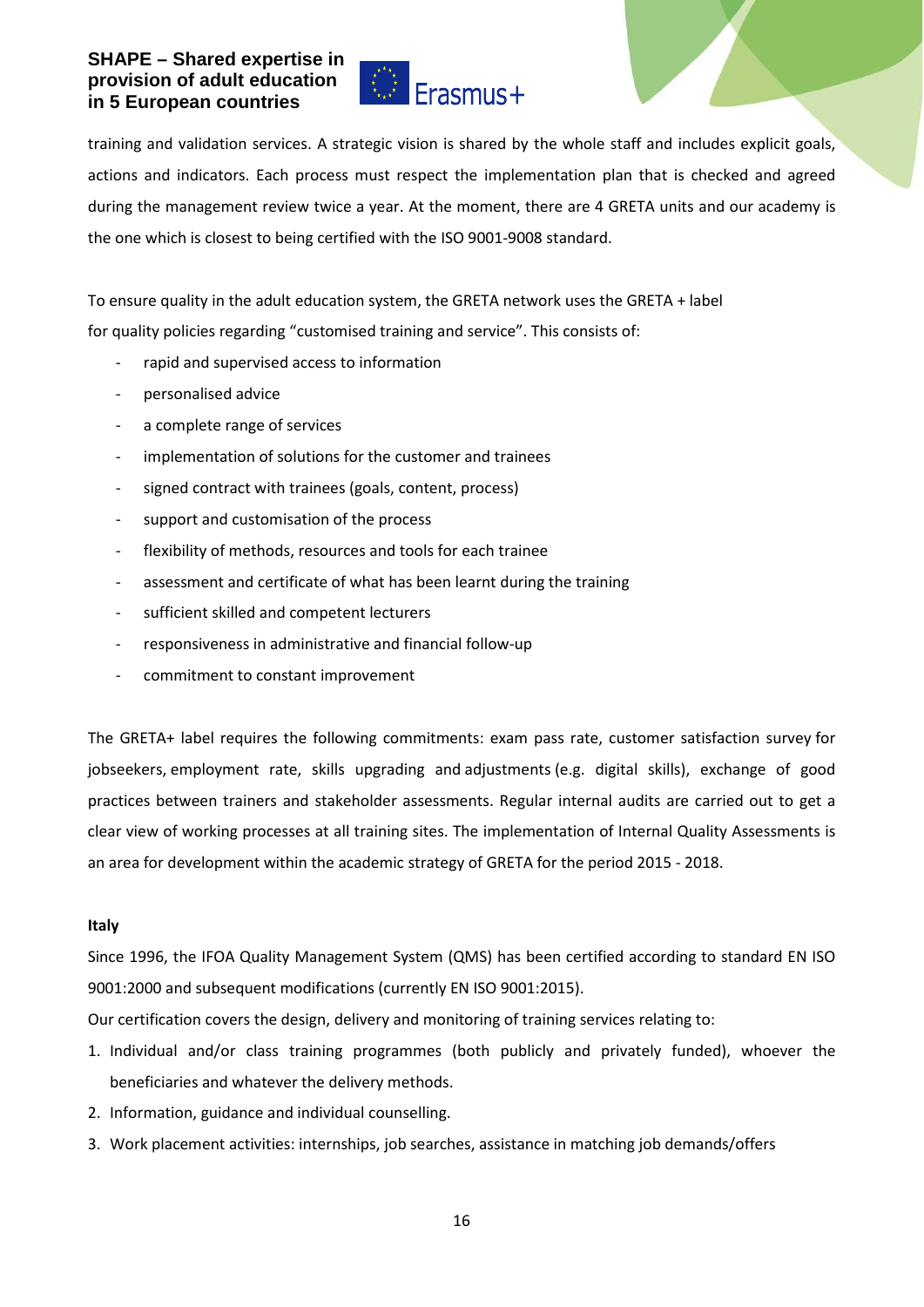

in all our ten sites in Italy.

This QMS means that a Quality Manual, several Quality Procedures and many Quality Assurance documents are of regular use in our organisation. All processes are described and staff at all levels are required to comply with the QMS. Fields covered by the QMS are:

- Company policy on quality
- Needs analysis and training overview
- Detailed design and planning; start of project.
- Communication and recruitment
- Training delivery
- Relationships with trainers
- Monitoring and evaluation, data collection and storage
- Resource management
- Financial management
- Safety and environment

We consider a good practice to be our shared commitment to quality (each and every staff member) and the yearly review of the QMS, which encourages us all to constantly rethink our way of performing, with a view to continuous improvement.

IFOA's training programmes do not have any regular funding. We must constantly apply for grants and make offers in order to set up and deliver training courses. So, the quality of our project/programme design is crucial to our survival and performance. To this end, a few years ago we created a community, grouping together project designers and project managers. Indeed, we apply for funding through many different channels: the ESF, private companies, EU programmes etc. Project applications vary greatly from one type to another. Nevertheless, there are common parts that may be repeated or reused to gain effectiveness and efficiency. So, the community meets regularly to pool and share practices, tools and ideas in order to improve our success rate.

#### **Slovenia**

At SIAE we use some parts of the **Offering Quality Education to Adults (OQEA)** system that SIAE developed and implemented at a national level for the providers of adult education in Slovenia (more information is available at [http://kakovost.acs.si/oqea/\)](http://kakovost.acs.si/oqea/). When implemented in adult education organisations, the main characteristics of the system are as follows: quality circle philosophy, the importance of including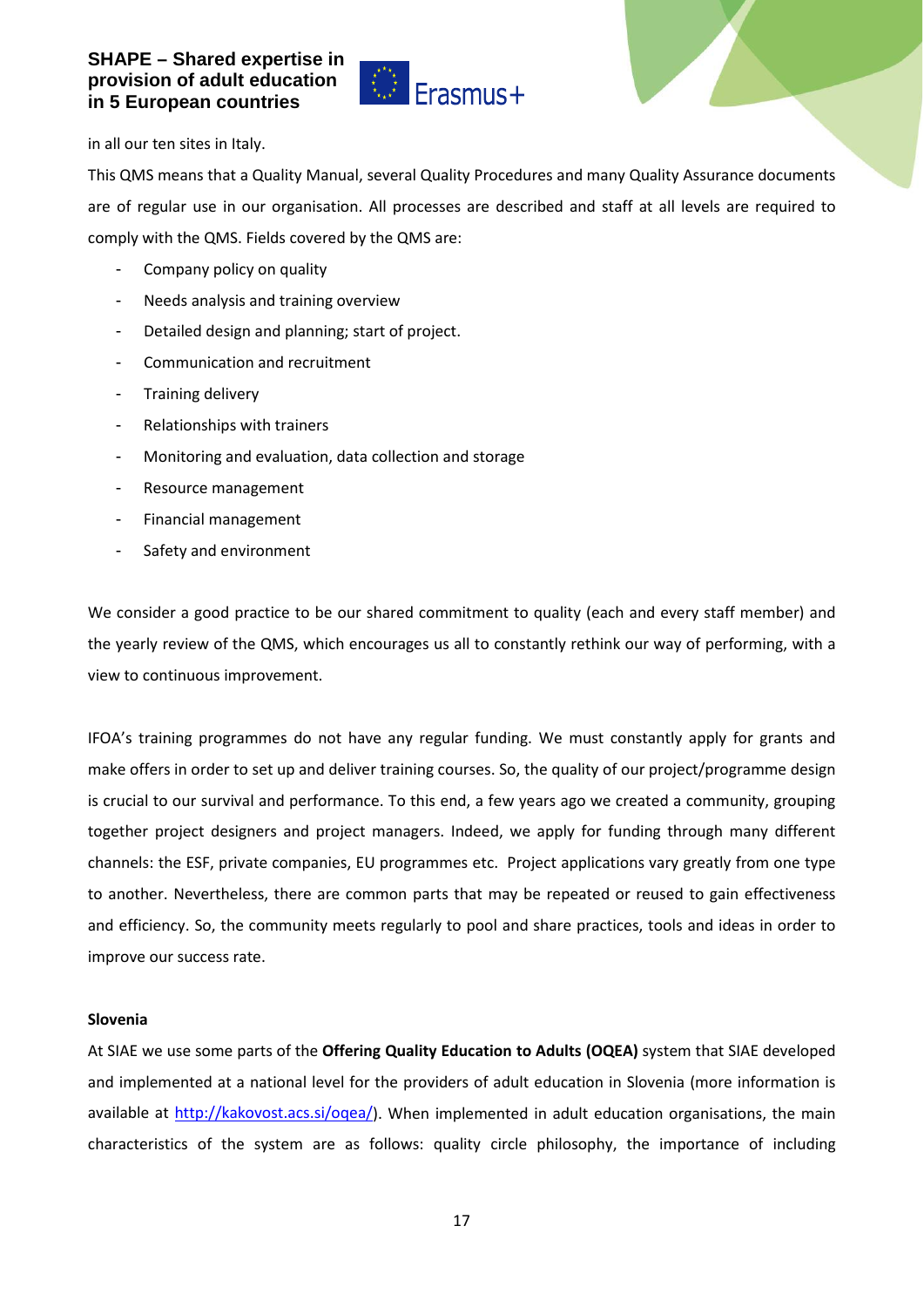

employees in quality assessment and quality improvement, the appointment of a quality group and in some organisations also a **quality counsellor** to advise employees and management on quality issues (for more information see [http://kakovost.acs.si/counsellors/\)](http://kakovost.acs.si/counsellors/), a clear methodology, the use of quantitative and qualitative assessment methods and a discussion of quality standards – what does quality mean to us and to our institution?

#### **5. KEY COMPETENCES AND ENTREPRENEURSHIP**

#### **5.1. Introduction to the theme**

The key competences provide a reference framework to support national and European efforts to achieve defined objectives. This framework is mainly intended for policy-makers, education and training providers, employers and learners. Key competences should be acquired by young people by the end of their compulsory education and training, equipping them for adult life, particularly working life, whilst forming a basis for further learning. Key competences are also very much related to adult education. These competences can be developed throughout adult life, through a process of developing and updating skills.

The workshop consisted of presentations on entrepreneurship policies and strategies in each of the partner countries, as well as a discussion on developing an entrepreneurial mindset and ways to prepare trainees to create enterprises. Partners compared how they carry out their education and training and shared good practices.

## **5.2. Defining key competences and the entrepreneurial mindset**

#### **Denmark**

According to instructions given by The Ministry of Education, innovation and entrepreneurship must be incorporated as a theme in all compulsory state school subjects, e.g. as a central part of the 'Crafts and Design' subject. Students must acquire knowledge about innovation, entrepreneurship and creativity, in order to be able to convert this knowledge into products which will be of value to real-life enterprises and society in general.

Guidance and counselling activities for adults and enterprises vary greatly and many players are involved: teachers at school, informative meetings at the work place, local authorities in 'Job Centers', trade unions etc.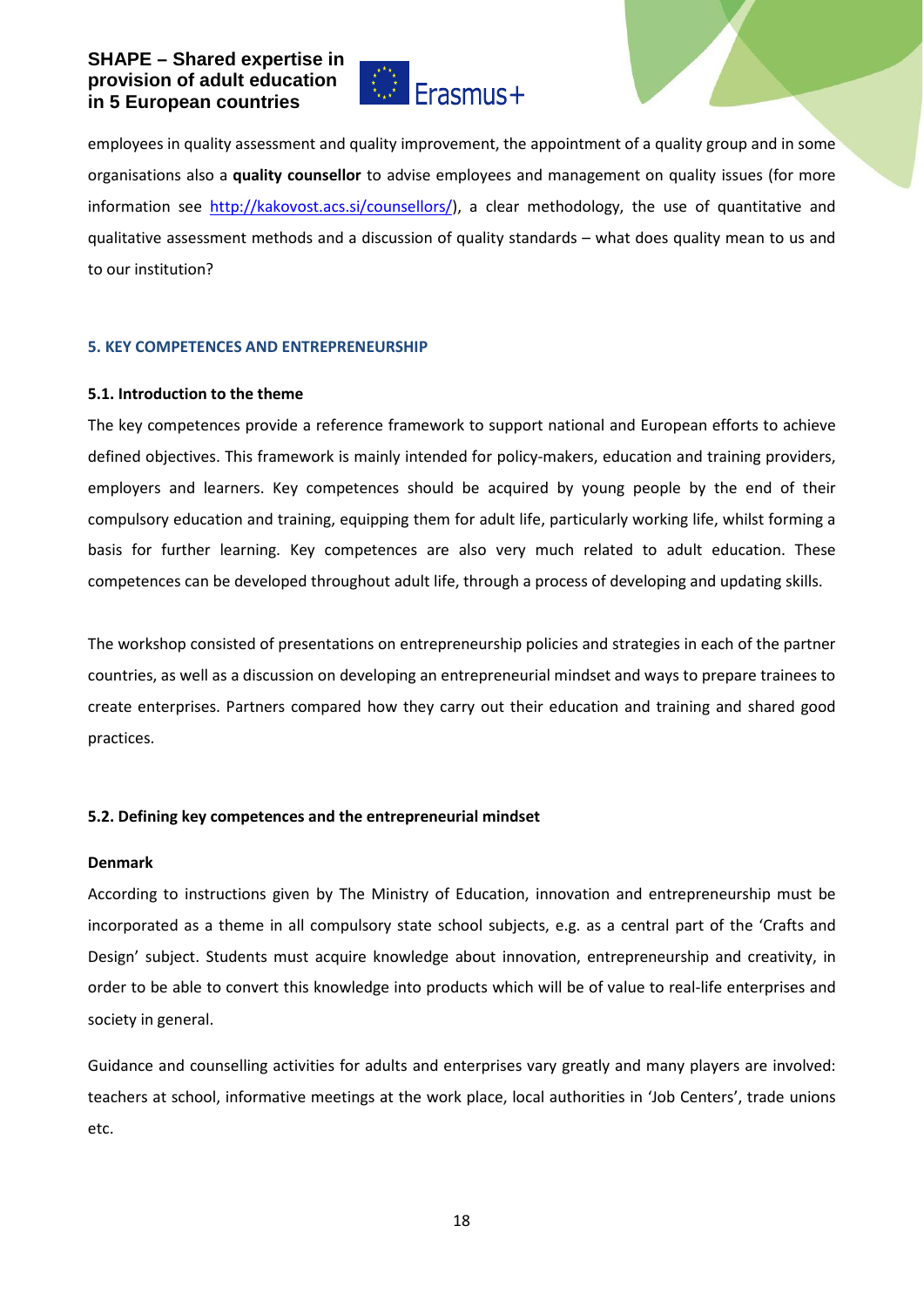

In September 1997, the Danish Minister of Education launched a government initiative called "National Competence Development, Business Development through Competence Development". This initiative was established by means of round-table discussions between Industry and Education and private sector representatives.

The initiative had five aims. The enhancement of:

- 1. Danish education, to be among the best in the world.
- 2. Development of personal skills.
- 3. Partnerships between educational institutions and industry.
- 4. Life Long Learning (LLL).
- 5. Enrichment of teachers' and students' roles and the use of new technologies in education.

VET Business was represented by Tietgen Business. The focus area for Tietgen was:

- Establishment of partnership between universities and industry.
- Internationalisation.
- Information Technologies.
- Entrepreneurship.
- Skills development in companies.

Tietgen's mission and motivation is to educate future entrepreneurs. Teamwork, responsibility, career commitment, commercial awareness, decision making, communication, leadership, results orientation and problem solving are some of the key competences necessary in order to promote entrepreneurship.

## **Finland**

In Keuda, adult education entrepreneurship is linked to studies throughout the whole training program. Entrepreneurial studies can be found in the content of each qualification as internal entrepreneurship (attitude to life and lifelong learning) and entrepreneurship (acting as an entrepreneur).

Key competences for lifelong learning are an essential part of entrepreneurial skills. They reflect an individual's ability to cope with different situations and increase professional education and civic skills.

The key competences for lifelong learning are:

- lifelong learning and problem-solving
- interaction and collaboration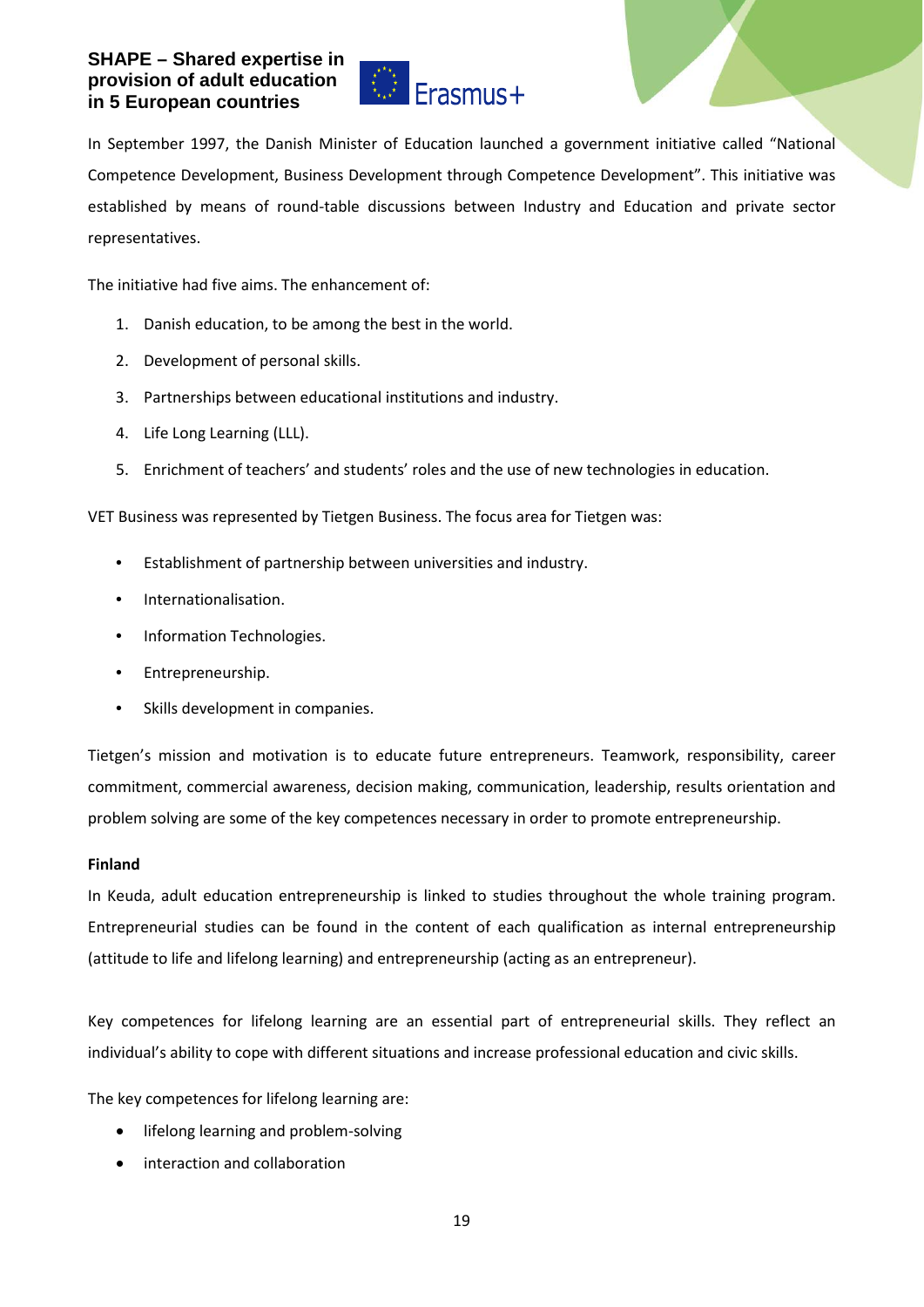

- professional ethics
- health, safety, security and performance
- sense of initiative and entrepreneurship
- sustainable development
- aesthetics
- communication and media skills
- mathematics and natural sciences
- technology and information technology
- active citizenship and different cultures

In basic vocational degree qualifications you will find many words which describe the entrepreneurial mindset. Words such as innovative, sustainable development, independence, teamwork, activity and effectiveness are understood as attributes of internal entrepreneurship.

#### **France**

Lifelong learning has become a necessity for all citizens. We need to develop our skills and competences throughout our lives, not only for personal fulfilment and in order to actively engage with the society in which we live but also to be successful in a constantly changing world of work. Growing internationalisation, the rapid pace of change and the continuous roll-out of new technologies mean that Europeans must not only keep their specific job-related skills up-to-date but must also possess generic skills that will enable them to adapt to change. People's competences also contribute to their motivation and job satisfaction at the workplace, thereby affecting the quality of their work.

Key competences are necessary for self-fulfilment and personal development, active citizenship and social and professional integration. We see 8 key competences:

- Communicating using one's own language
- Communicating using a foreign language
- Mathematical competence and basic skills in science and technology
- Digital literacy
- Learning to learn
- Social and civic competences
- Sense of initiative and entrepreneurship
- Cultural awareness and expression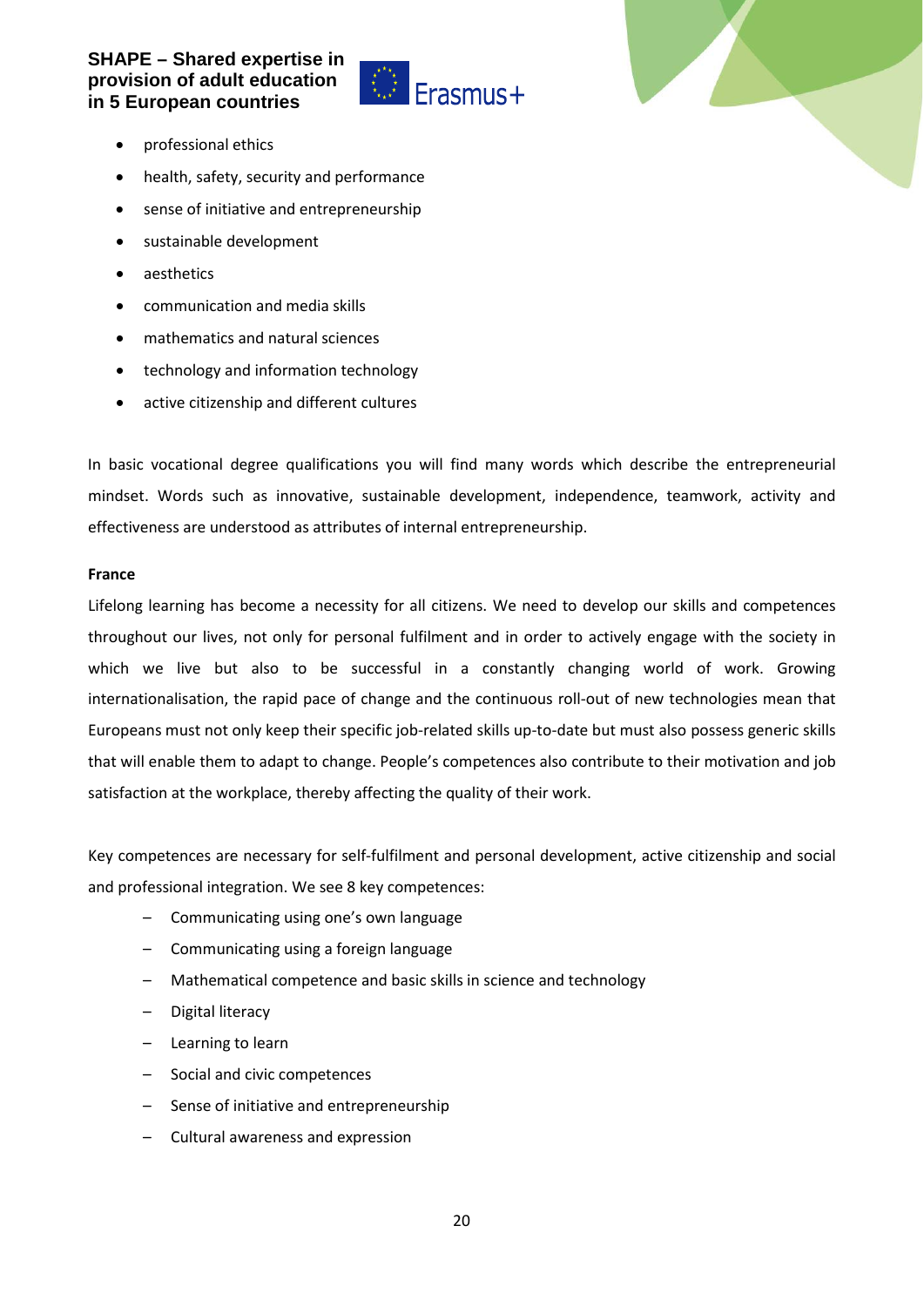

#### **Main aims**

- **Motivation**
- Personal development
- Social inclusion
- Active citizenship
- Employment
- Competitiveness
- Quality
- **Satisfaction**

#### **Italy**

We consider as key competences those listed in Recommendation 2006/962/EC of the European Parliament and the Council of 18 December 2006, which are as follows: communication in the mother tongue, communication in foreign languages, mathematical competence and basic competences in science and technology, digital competence, learning to learn, social and civic competences, sense of initiative and entrepreneurship, cultural awareness and expression. Plus, environmental sustainability.

From our point of view, the most efficient ways to foster an entrepreneurial mindset are:

- 1. Generally speaking:
	- starting at an early stage, encouraging young people to listen and observe, get involved, take (reasonable and proportional) risks and accept failure as a driver for improvement;
- 2. Regarding our specific training activities:
	- involving local business actors in the design, delivery and evaluation of training programmes;
	- using active educational methods: visits and interviews with young and older entrepreneurs, learning by doing, peer education, business simulation, serious games etc.;
	- favouring the use of co-working spaces;
	- favouring team working;
	- favouring inter-generational learning;
	- getting accustomed to regular self-assessment and performance review;
	- supporting learning with an on-line platform, not only to deliver training but to share projects, search for partners, deliver tools and products, brainstorm and create community areas;
	- exchanging training practices with other EU countries.

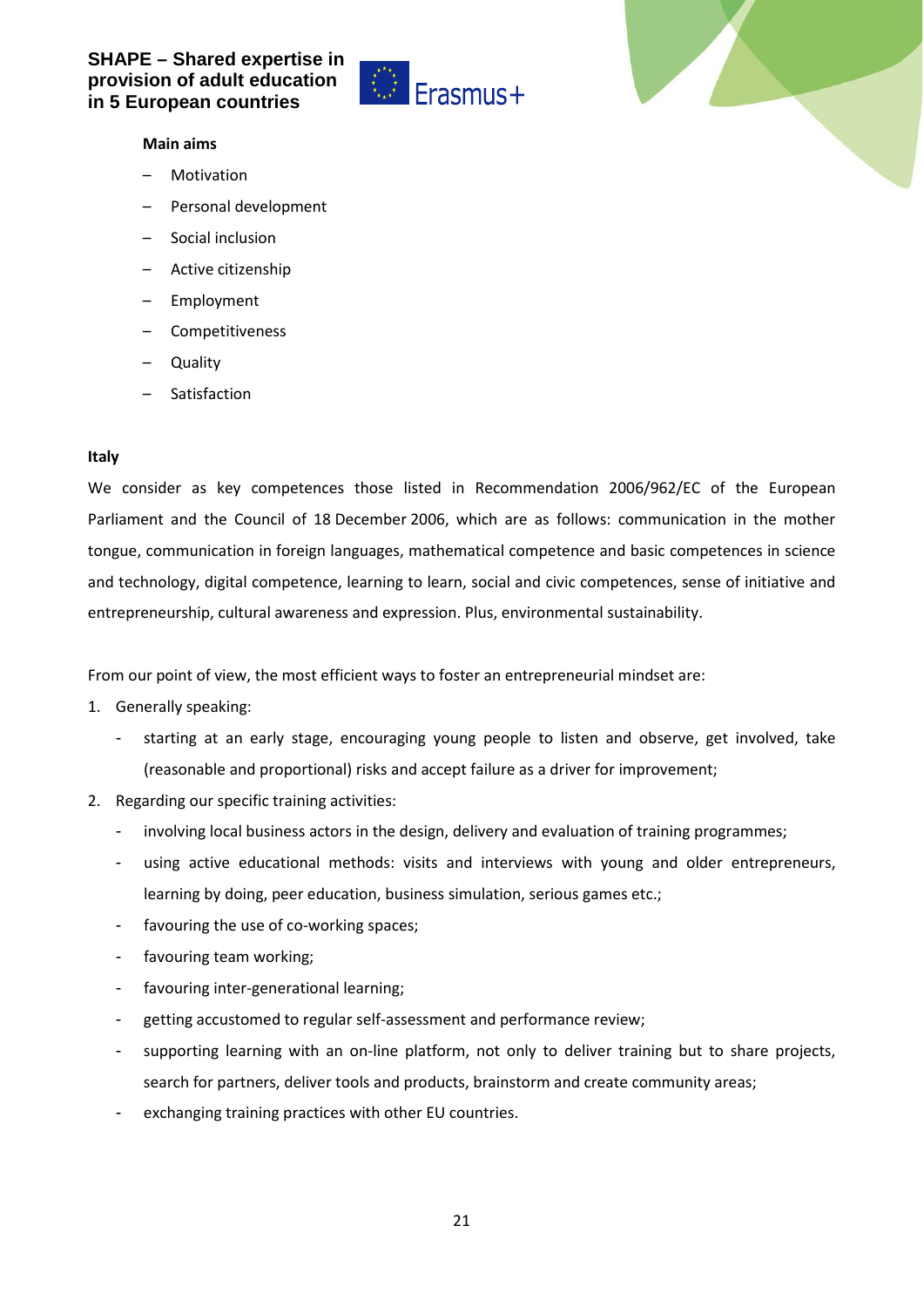

#### **Slovenia**

We define key competences as competences which are transferable between occupations. Irrespective of specific circumstances, they provide a functional response and performance for a variety of activities. In Slovenia we adopted the model of 8 key competences that was defined at the European level: digital competence, learning to learn, mathematical competence and basic competence in science and technology, communication in foreign languages, communication in the mother tongue, sense of initiative and entrepreneurship, cultural awareness and expression and social and civic competence.

## **6. COMPETENCE-BASED VOCATIONAL QUALIFICATIONS / YOUNG ADULT'S AND ADULT'S UPSKILLING PROGRAMMES**

#### **6.1. Introduction to the theme**

The European Commission underlines that adult education is a vital component of a lifelong learning policy. It plays an essential role in achieving and sustaining competitiveness and employability, social inclusion, active citizenship and personal development. As the Commission notes, the challenge for Europe is to provide learning opportunities for all, especially those groups which are marginalised or in need of special support. According to the Commission, adult education systems should be flexible and high-quality, characterised by excellent teaching and reinforced by the contribution of local authorities, employers, social partners, civil society and cultural organisations. The Commission also underlines that there is an increasing demand for adult learning.

(4.11.2015, [http://ec.europa.eu/education/plocy/adult-learning/index\\_en.htm\)](http://ec.europa.eu/education/plocy/adult-learning/index_en.htm)

In the workshop, the partners gave a description of their vocational adult education policies and systems at the national, regional and VET-provider level. The individualisation/personalisation process and its relation to recognition and validation methods was also closely examined during the workshop. Furthermore, specific attention was given to upskilling programmes to support special target groups.

#### **6.2. Principles of vocational qualification systems in adult education and training in partner countries**

#### **Denmark**

The overall answer can be divided into two aspects. Firstly, in Denmark we have an educational structure called 'AMU' which is mainly funded by the government. From the 1970`s onwards this was a popular way of upskilling employees. Over the last 10 years, since around 2005, less people have been using this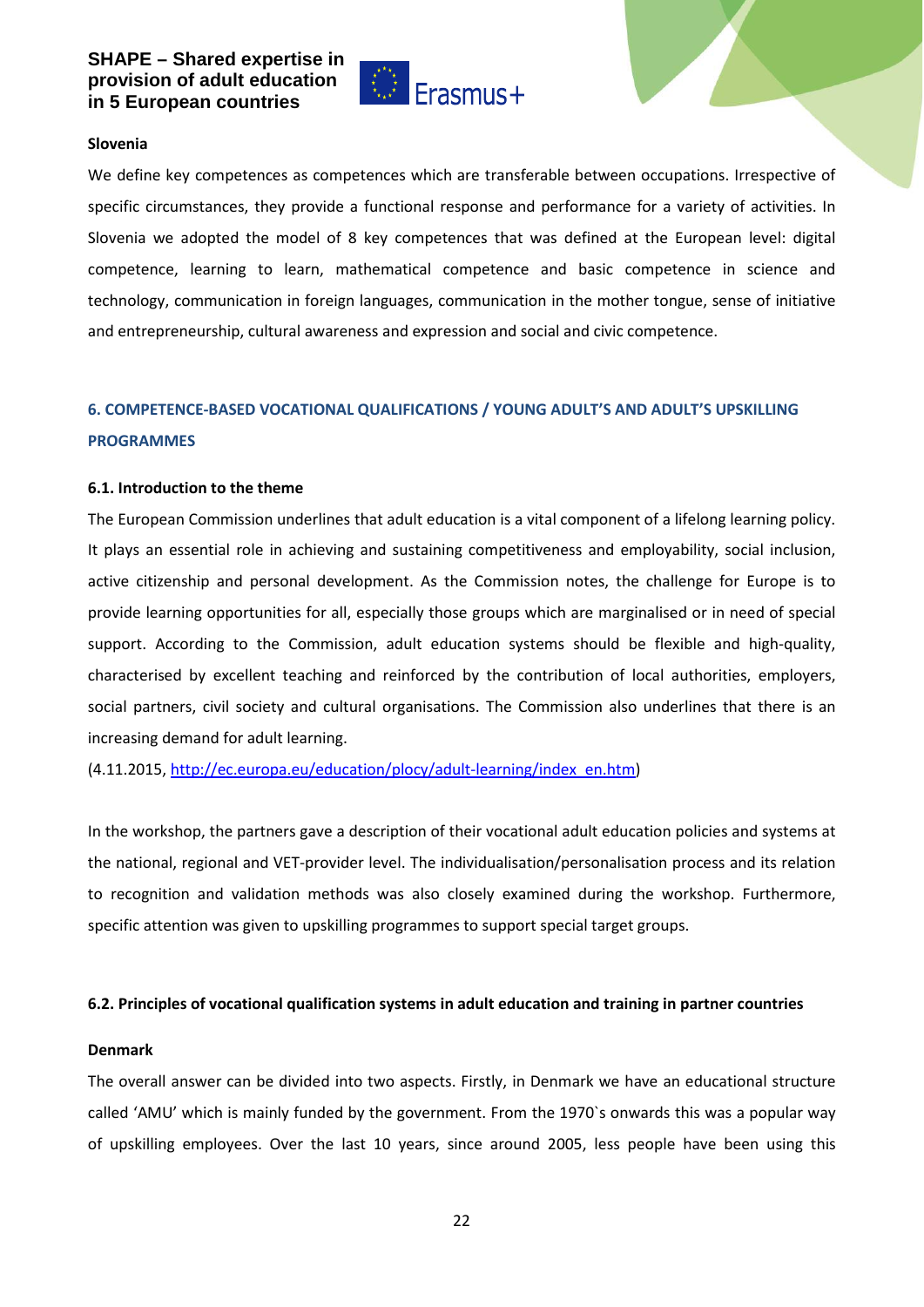

method. Secondly, companies concentrate on quicker skills improvement and find this in non-formal training for employees. This way of upskilling is winning in today's market.

#### **Finland**

Competence-based qualifications provide adults with a flexible way to enhance and maintain their vocational skills. In addition to the 53 vocational qualifications offered, there are over 300 further and specialist qualifications available in different fields. Vocational modules are defined in collaboration with representatives from the business world and are directly based on real work tasks. In order to complete a competence-based qualification, candidates must demonstrate certain skills and competences required in the profession. These skills are outlined in the Requirements of Competence-based Qualifications defined by the Finnish National Board of Education. The qualification requirements are the same as for vocational upper secondary education and training (for youth).

There are three levels of competence-based qualifications:

- Vocational qualifications indicating competence to enter employment in the field.
- Further vocational qualifications indicating vocational skills required of skilled workers in the field.
- Specialist vocational qualifications indicating a command of the most demanding tasks in the field.

Competence-based qualifications provide eligibility to study further at universities of applied sciences or other universities.

Individualisation is a key element in vocational adult education and training. An individual plan is prepared for each student to help them acquire the required vocational skills. The plan takes into account the individual's life circumstances, competences, identified learning needs and opportunities for on-the-job learning.

#### **France**

The main characteristics of the French vocational education and training system are:

- A system based on several sources of funding: the regions, the state and companies.
- A complex system with many alternatives and many players.
- A system offering individualised and personalised education in order to gain professional skills, acquire qualifications or graduate.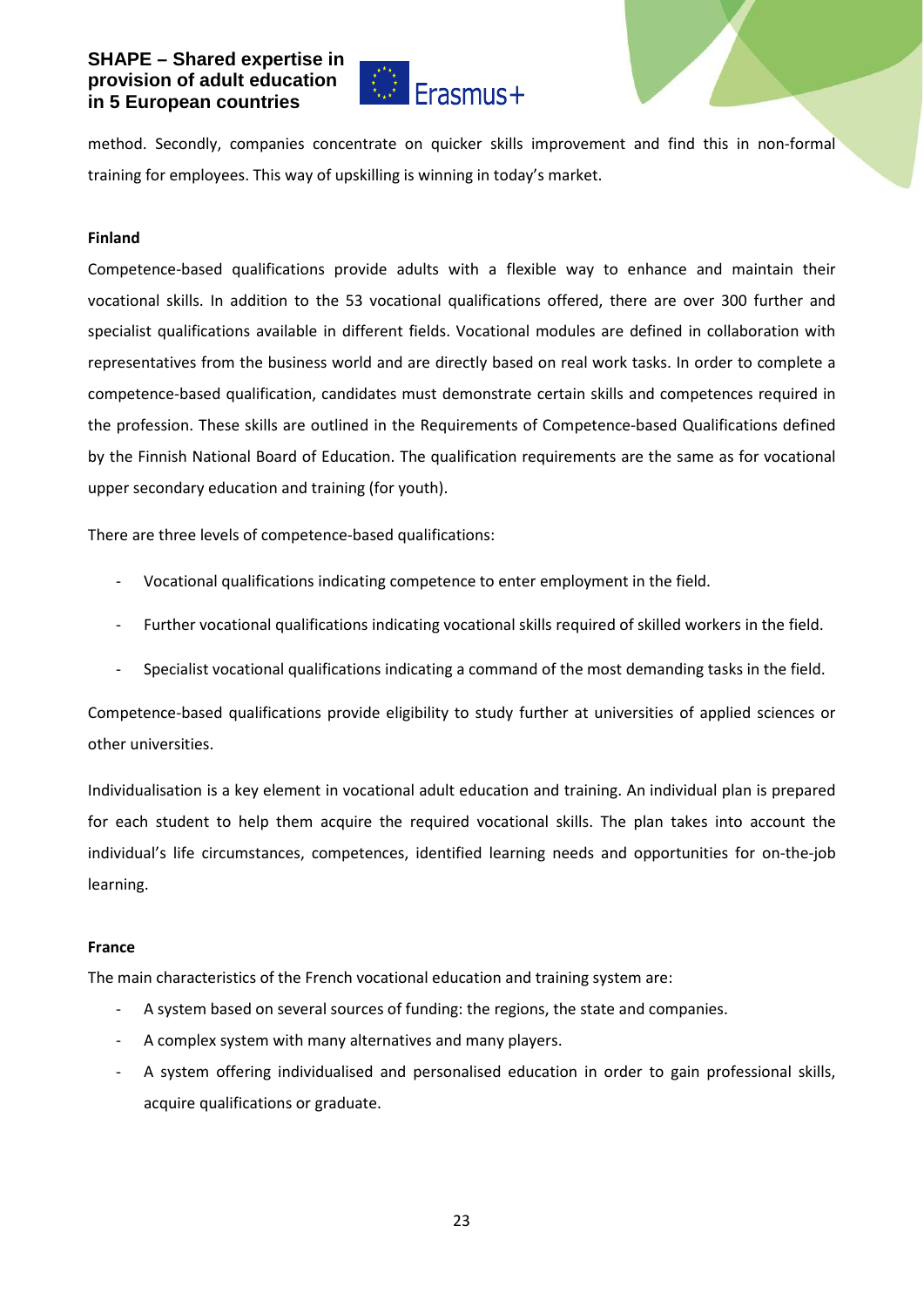

The aim is to help people to adapt to technological developments or new working conditions and improve their chances of social and professional advancement.

The law defines the funding obligations of companies. In France, social partners play a key role in negotiating the rules, methods and funding and their decisions then become the law. Vocational training for employees is financed by the employer. Companies can organise their own training or ask Approved Joint Collecting Bodies (OPCA), in which case they can obtain more money. Vocational training for unemployed people is organised by the regions.

There is a wide variety of training providers in the market (companies, OPCAs, regions, the state, households) and many public training bodies, e.g. National Education training centres such as GRETAS, universities and CNAM, semi-public bodies and private bodies.

#### **Italy**

In Italy, adult VET is done mostly through two channels: either publicly or privately funded. Publicly funded adult VET in Italy is governed by Law no. 845/78 and is controlled by the Ministry of Labour which implements its policies either directly or, most often, through regional authorities. For many years the regions have developed their own Qualification Systems in an independent way. Italy is in fact the last EU member state to adopt a National Qualification Framework, with a process that is still ongoing at present. The state and the regions use EU (ESF) and national funds to finance calls for proposals and tenders. Providers must obtain accreditation (different for each region and the state) in order to access such calls and tenders. When they succeed with their application, they can deliver Initial and/or Higher and/or Continuous VET courses, leading to qualifications ranging from EQF level 3 to 7.

There are two main categories of privately funded training:

- a. "Fondi Paritetici Interprofessionali", governed by Law no. 236/93, which uses 0.3% of workers' salaries as a "wallet" that companies can use to set up training courses for their staff. Training objectives must be agreed upon between the management and the trade unions, programmes must be delivered by an accredited VET provider and courses can (but do not necessarily) lead to official qualifications.
- b. Non-accredited training, which companies buy from providers of their choice and pay for directly using their own funds. Such courses generally do not lead to qualifications.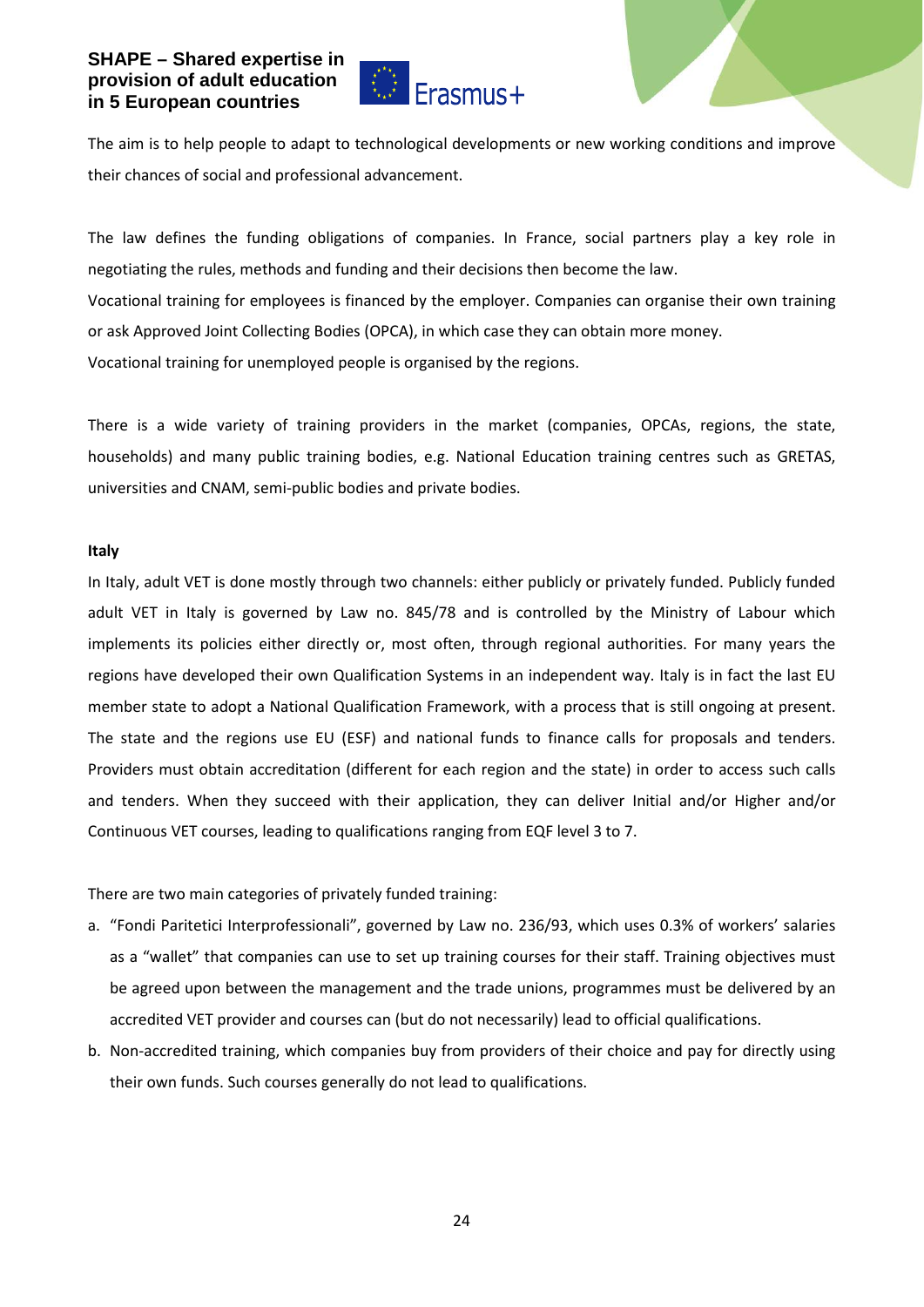

#### **Slovenia**

The Slovenian qualification system consists of three sub-systems: (1) Qualifications obtained through educational programmes at formal education levels which end with the awarding of a certificate, diploma or other evidence of officially recognised education; (2) A certification system of national vocational qualifications (NVQ) which provides working vocational or professional training and recognition of nonformal knowledge with an officially recognised document; (3) further and complementary education by which an individual deepens their knowledge and develops competences for life, work, mobility and career promotion and by which he or she obtains a certification which may be a condition for employment or for continuing to perform work. Adults can acquire vocational or professional qualifications by enrolling on formal education programmes that are not specifically intended for adults, as well as those that have been specifically prepared with adults as the target group. They can acquire national vocational qualifications by validating their previous formal and non-formal knowledge. When the complementary qualifications have been developed, adults will also have the opportunity to acquire this type of qualification.

## **6.3. Best practices to support the upgrading of young adults' and adults' skills and competences in partner countries**

#### **Denmark**

In our opinion, it is important to focus on the upskilling that the employers want. We therefore provide courses that are short (Akademi training) instead of degrees that require longer periods (Diploma). We also provide team coaching whose specific focus is set by the company that requests it. When it comes to language courses, we provide both longer courses and individual branch-specific terminology courses (again motivated by the companies' needs for fast upskilling).

#### **Finland**

Over recent years, there has been some concern about skills shortages among young adults and adults in Finland. Certain programmes have been planned primarily for those who lack qualifications. The so-called youth guarantee is set to ensure that young people have access to education, training and employment, as well as preventing social exclusion. The cross-administrative youth guarantee started in 2013. The Finnish youth guarantee is to be based on a Public-Private-People-Partnership model in which young adults are themselves the actors and take responsibility for their own future. Youth guarantee is a primary goal of the Government Programme and will be implemented throughout the government's term of office.

25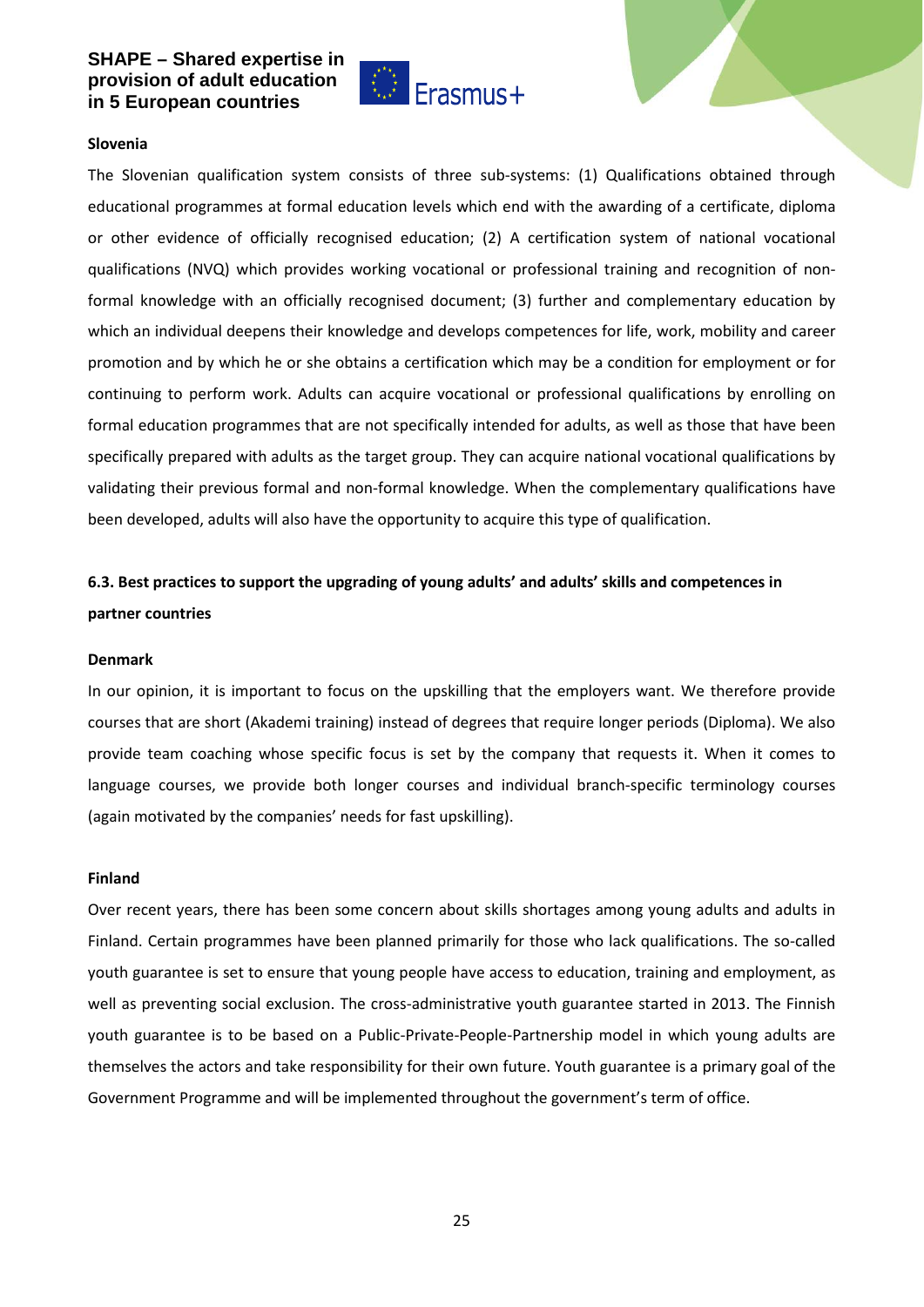

For unqualified people aged 20 to 29, a young adults' skills programme has been set up to improve opportunities for applying for vocational education and training leading to a degree or other qualification. This programme has been in place between 2013 and 2016. In addition, there is an adults´ upskilling programme for those aged between 30 and 50 which is basically very similar to the young adults´ programme, the only difference being the age of the target group.

The most important thing when it comes to helping students is that the trainer must have a positive attitude towards those individuals who need support. The strengths of each student can be found through respectful co-operation. Personal meetings and interviews are very important. Humanity and helpfulness are also important aspects when building the path towards a positive attitude to learning, even towards life-long learning.

#### **France**

We think that the best way to support young adults and adults, in order to upgrade their education level or to give them new competences and skills, is to take into account their initial level of qualification, their professional and personal experience and what they would like to do. Their training must be organised so that they first learn skills in a company (internship, apprenticeship) and when they come back to the vocational training centre, they can then try to understand what they did, learned and achieved. They should learn from work experience rather than applying theory when they go for an internship. The qualification system should be flexible enough to allow the modification of training programmes (contents, methods, tools), according to the needs expressed by the companies. Also, upskilling programmes should be attractive to students and training should be personalised. It is important to pay attention to the educators' attitude. Students are future colleagues who need to be treated with humanity and understanding.

#### **Italy**

In our opinion, the best tools to support the upskilling of young adults and adults are:

- "clever" and widespread recognition of prior learning
- making widespread use of learning-by-doing, group learning and peer learning
- exploiting company training/experts from the labour market
- adapting timing to people needs
- certification of learning
- acknowledging/rewarding upskilling (e.g. linking it to better reputation/visibility or salary increase)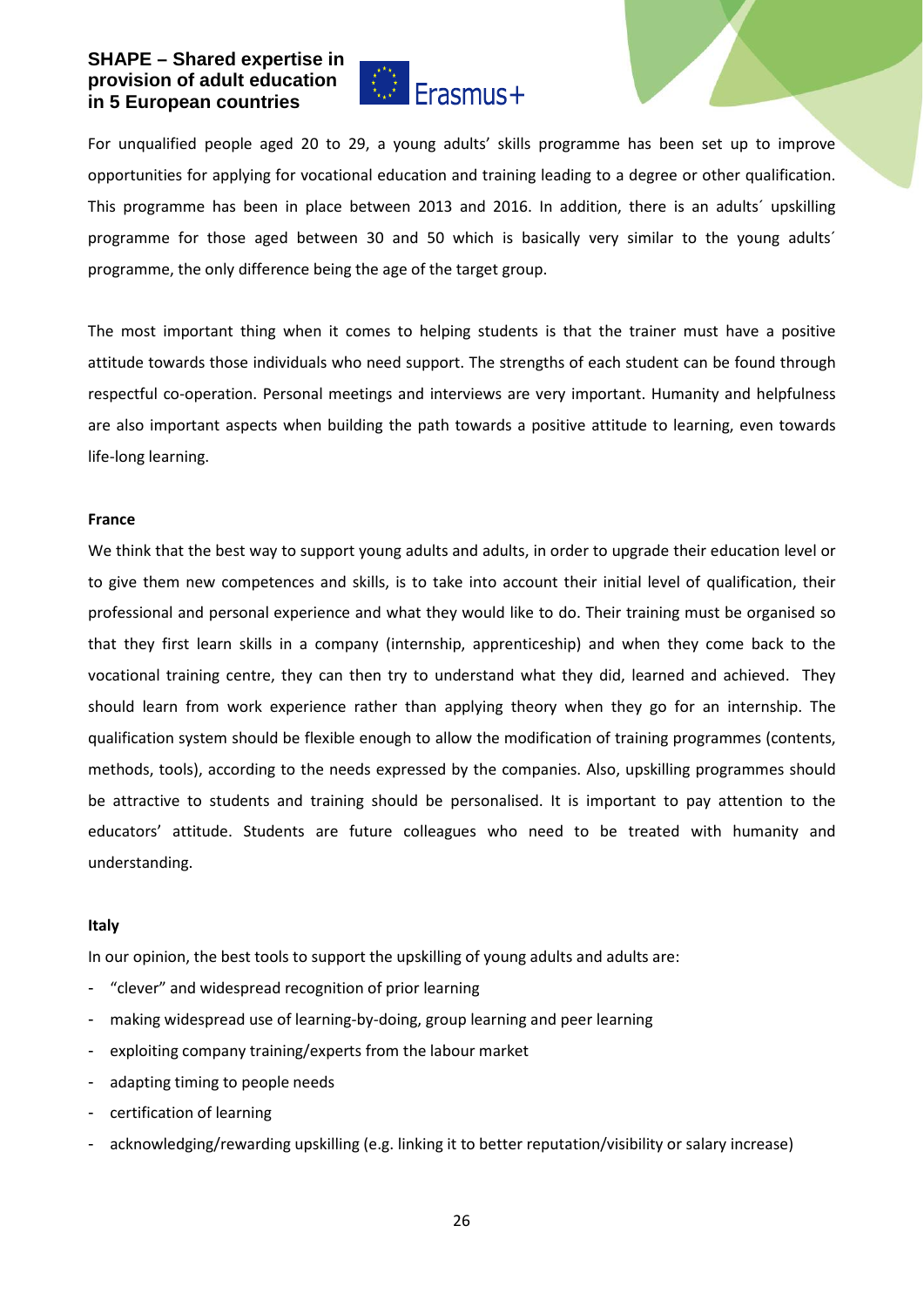

- reducing tuition fees

#### **Slovenia**

In order to support adults' and young adults' upgrading, it is important to develop education and training programmes that suit the target group of young adults. The programmes should be attractive to them and the methods should be appropriate (project work, etc.). In addition, international, national and local financial schemes must include incentives for young adults to enter education and training, as well as incentives for the providers of young adult training.

It is important that the teachers who work with the target group of young adults be carefully chosen and properly trained. They must understand the most important features of this target group, especially when it comes to drop-outs from the educational system, etc. They must also have training from an educational point of view regarding which methods to use when working with young adults, which content is interesting for the target group, etc.

## **7. BEST AND NEXT PRACTICES IN VOCATIONAL ADULT EDUCATION PROVISION**

#### **7.1. The most valuable things learnt during the project**

While Europe suffers political and social unrest, the Shape project has improved links among Europeans as members of the same continent, with the understanding that we are building a shared future. This is not only in the field of education but also by increasing our common understanding of the other partner countries' cultures and societies. The experience of meeting a lot of people with the same interests, working in different situations and in other countries but still sharing the same vision of excellent adult education and training, helps to support the ongoing development work going on in each partner organisation.

One of the most valuable outcomes of the project has been an improved understanding of the VET systems in the partner countries and the chance for each to compare their own situation with others. We have become more aware of common aims and differences between education and training systems in different European countries, as well as similar challenges that can be addressed by applying successful solutions learnt during the seminars.

The strongest points of the project have been:

• the chance for mutual learning arising from the exchange of practices;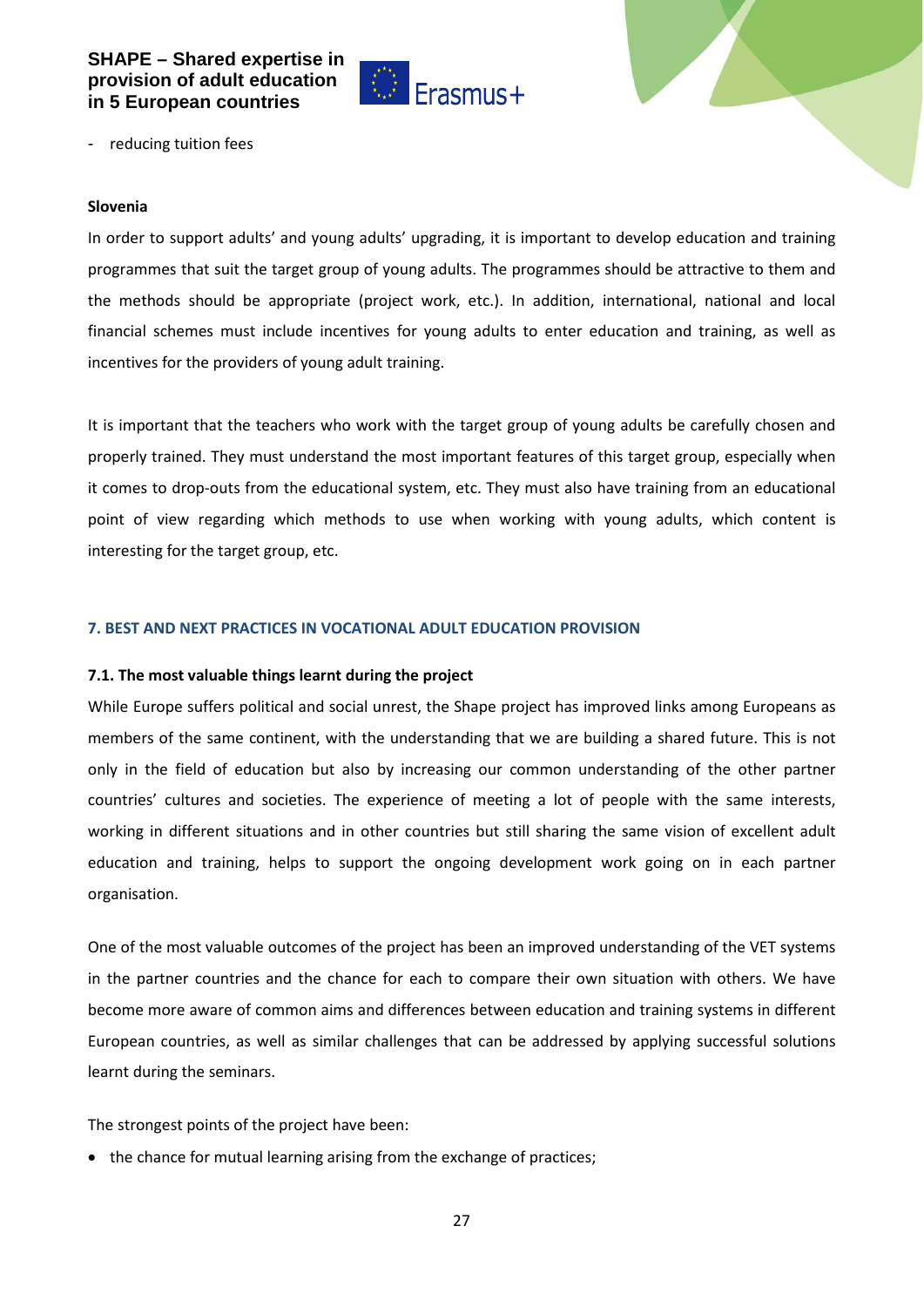

- the possibility to involve colleagues from all departments in a true transnational activity, even those not usually involved in EU projects. This provided the chance to open their minds, learn, compare and be inspired;
- the decision to combine peer training sessions with visits to educational, training, business and institutional sites in partner territories. This gave us a much deeper understanding of contexts and systems;
- the opportunity to get to know each other better and discover possible ways for closer future cooperation;
- the good practices introduced by partners have been transferable or applicable to other organisations, including those abroad.

The working method used in the project supported an analytical and evaluative approach when handling the themes, which were all related to vocational adult education and training. Furthermore, the working method promoted co-operation between the participants. Indeed, attending the workshops, visiting sites and companies, discussing and building understanding together gave quite a different perspective to VET provision than one might get from reading official documents. The workshop method, combined with company visits and lectures given by experts, gave everyone a chance to "feel" how things are dealt with in practice in the partner countries.

## **7.2. Good practices to recommend**

## **Take care of professional development of adult education staff**

The Shape project started by comparing education systems and the provision of adult education in partner countries. It became obvious that the regulations and instructions differed a lot and the qualifications required for adult educators were not the same in the partner countries. Despite the differences, the need for professional development was clearly recognised in each country and the good practices observed were suitable for all countries and organisations. In Slovenia in particular, counsellors seem to be highly appreciated and special care is taken regarding their professional development, by organising particular programmes for them within the field of adult education.

• Participants agreed that a "Human resources and professional training plan" is a practical tool for all organisations.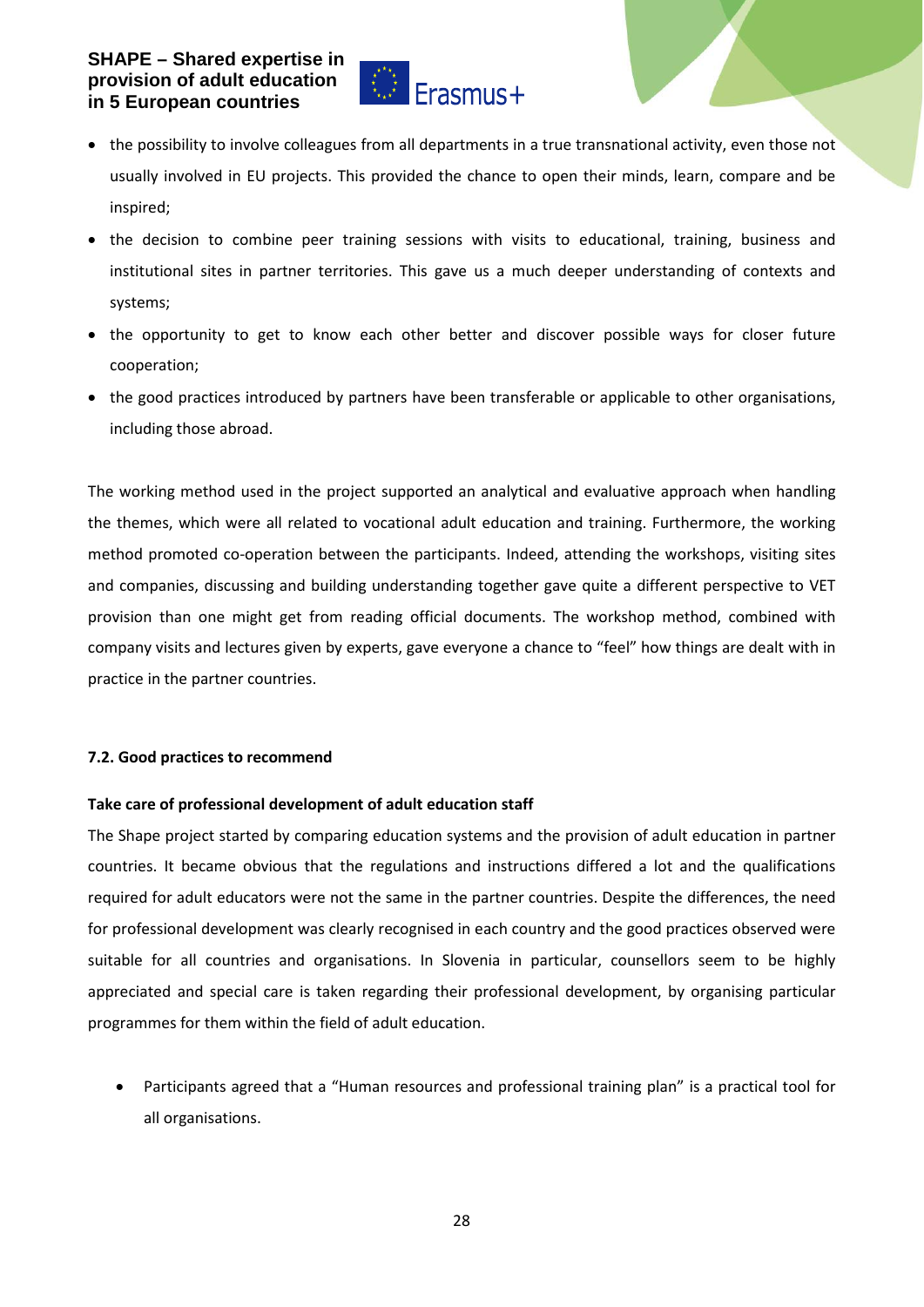

- Adult education needs well-trained staff. We have to ensure that adult educators and counsellors obtain competences in the field in question, with training for adult education, experience from their working life and also guidance and counselling know-how.
- Additionally, it is important for the staff to be able to develop their professional skills regularly.

## **Support lifelong learning**

The main question in the workshop was how to take care of the whole lifelong learning path, both within the system itself and also in practice. The recognition of prior learning was identified as a key element in the provision of adult education. Therefore, there exists the need for practical and effective tool(s) for prior learning recognition in each partner organisation. Tietgen (Denmark) introduced one such a tool for competence measurement called "my competence folder" [\(www.minkompetencemappe.dk\)](http://www.minkompetencemappe.dk/).

- Adults gain competences via several paths. It is important to validate their prior learning and experiences.
- In addition to official learning outcomes, it is important to recognise the competences obtained through non-formal and informal learning.
- European level frameworks are formulated to support the ambition of lifelong learning, the mobility of European learners and the flexibility of learning pathways to achieve qualifications.

## **Improve quality, do not control activities**

European Quality Assurance in Vocational Education and Training (EQAVET) provides a framework for quality assessment and a theoretical tool to ensure the quality of vocational adult education. Working life partners have an important role in defining the quality of adult education and training and, at the same time, they are co-workers in creating quality. IFOA (Italy) showed how essential businesses are in the field of vocational adult education. Businesses provide practical learning environments for students in order to improve their skills but they also introduce new aspects regarding how we understand education and training and vocational education and training concepts, e.g. competences. This understanding also helps us in our work on quality.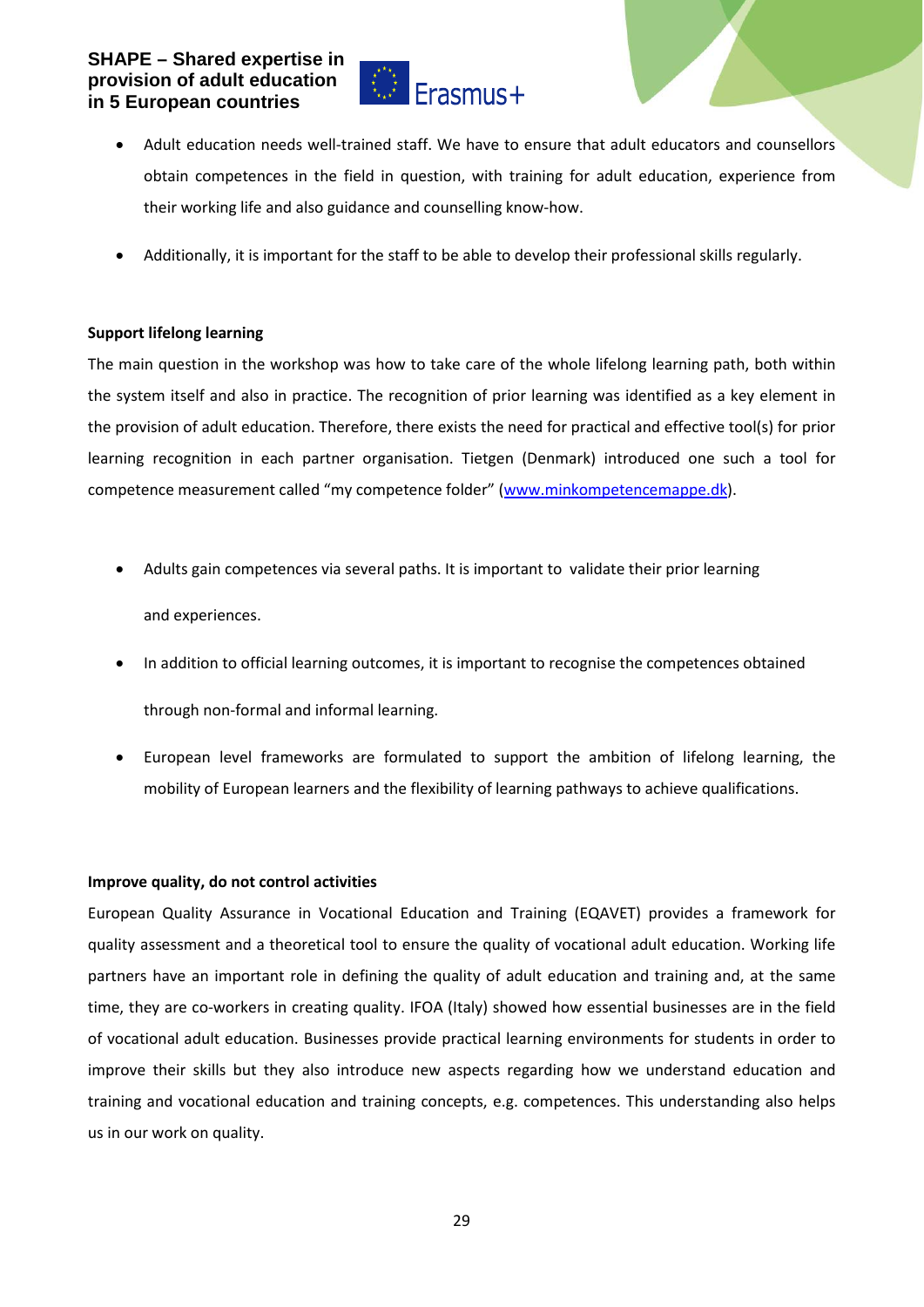

- Quality assessments should be used to develop and improve the quality of vocational adult education. They are not intended to limit or control activities.
- Every educational organisation should have a quality policy. Regarding assessments, criteria-based assessment has been found to be a very useful method.
- Peer review has been a practical and supportive method for assessment in many cases.
- Regular quality meetings with staff are a useful activity for ongoing improvement.

## **Foster an entrepreneurial mindset and key competences**

Entrepreneurship is seen as a driver for economic growth. Key competences are seen as an essential part of the entrepreneurial mindset. What is more, key competences, such as communication skills and mathematical skills, are significant for lifelong learning. The GIP FC (France) showed how close co-operation between educational institutions and the working world increases the students' understanding of entrepreneurship.

But how can we foster an entrepreneurial mindset?

- First of all, make entrepreneurship interesting and familiar by:
	- using project work methods in training.
	- helping students to run their own "mini" companies.
	- participating in national and international competitions.
	- maintaining a close network, peer support and mentoring relations with regional entrepreneurs.
- Also, develop key competences. These are necessary for human self-fulfilment and personal development and are transferable between occupations, irrespective of specific circumstances.